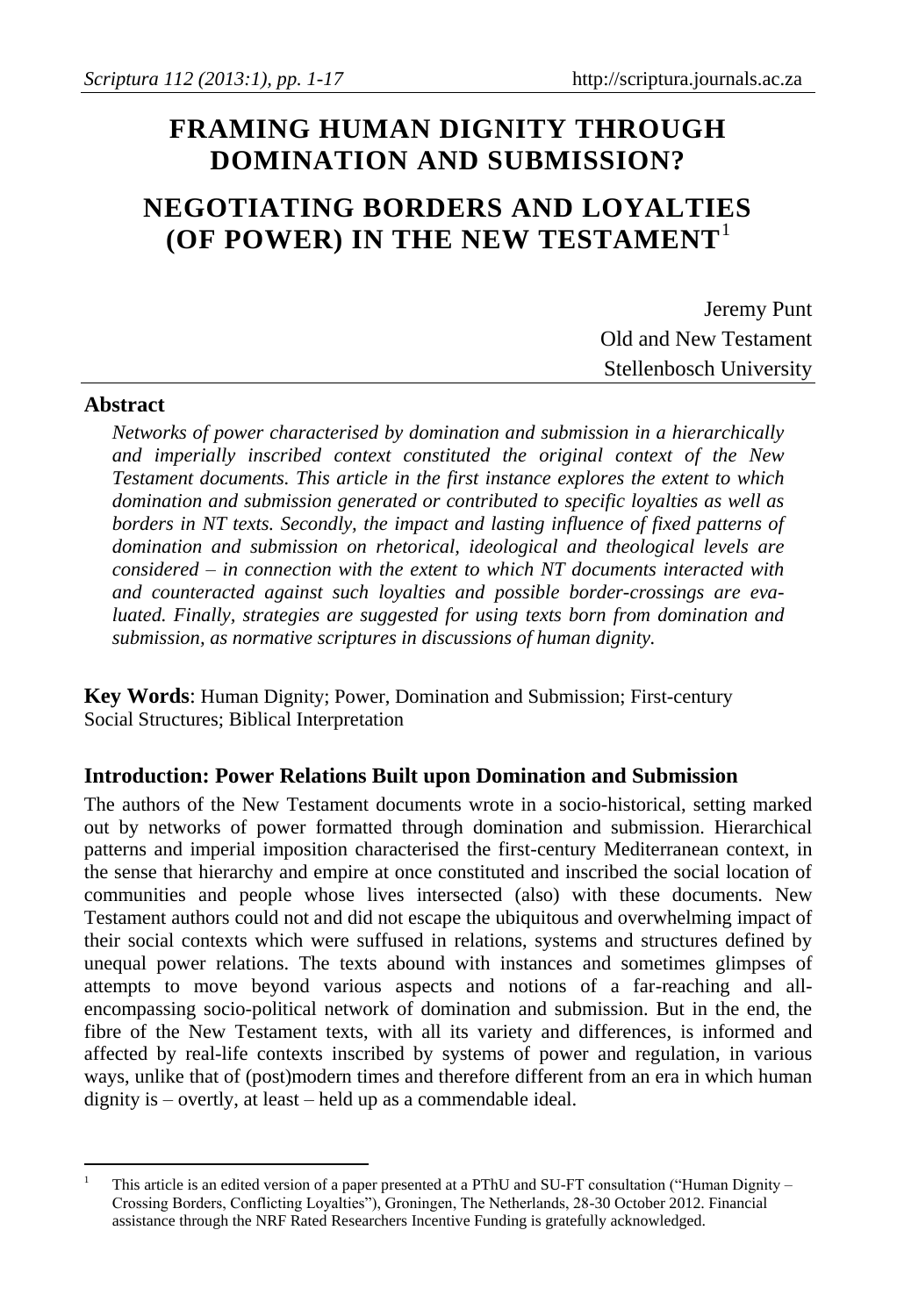Invoking biblical documents or even biblical discourse in discussions on human dignity is in itself already both a form of crossing borders as well as a case of conflicting loyalties – to link up with the theme of our consultation. Attempts to enlist the Bible in support of human dignity projects soon face manifold challenges, beyond but not altogether unrelated to temporal and spatial distance: texts written from a context and attitude based on inequality (in gender, 'class', and various other senses); texts exhibiting a range of different and even contradicting sentiments and positions; and, texts which have been enlisted as sanction for various indignant convictions and practices.<sup>2</sup> Conflicting loyalties are unavoidable not only in relating biblical texts to the human dignity discourse, with wideranging, contradictory opinions about the expediency and feasibility of the Bible's involvement. It is particularly the broader web of relations built on *domination and submission* which constituted the social location of the New Testament texts and impacted on the texts, that particularly complicates the invocation of the texts in human dignity discussions.<sup>3</sup>

This article in the first instance explores the extent to which networks of power based on patterns of domination and submission generated or contributed to specific loyalties as well as borders in New Testament texts. Secondly, the impact and lasting influence of fixed patterns of domination and submission on rhetorical, ideological and theological levels will be considered – in connection with the extent to which New Testament documents interacted with and counteracted such loyalties, and to evaluate possible border-crossings. Finally, strategies for using biblical texts born from domination and submission as normative scriptures in discussions of human dignity are considered.

#### **Domination and Submission: Generating Loyalties and Borders**

A variety of systems and structures, social, political, economic and otherwise, converged to form complex, wide-ranging ideological and social webs of domination and submission. In the New Testament such mechanisms included the following: real and metaphorical appeals to slavery; the imbuing of imperial language; the early Jesus-follower communities' alignment with a hierarchical household, father and brotherhood and lordship language; and patronal portrayals of God. These well-represented notions and images fill the pages of New Testament texts, with many examples here taken from the Pauline letters.

#### *Slavery*

 $\overline{a}$ 

Depicting slavery as the most pervasive of all systems of domination in the first century world is no exaggeration. Reasons for enslavement included war, piracy and other factors, rendering the profile of first-century slavery varied and wide-ranging. The pervasive presence of institutionalised slavery had a massive impact in the Greco-Roman world, marking the society in terms of domination and submission. And "the master-slave relationship cannot be divorced from the distribution of power throughout the wider society in which both master and slave find themselves" (Patterson 1982:35). The impact of a slaveholding society upon New Testament authors is evident in their presuppositions of not only the

<sup>2</sup> Cf. Punt (2010b:621-635) on concerns and considerations in employing biblical material in human dignity deliberations.

<sup>&</sup>lt;sup>3</sup> My project is thus not one of determining whether a text is or can be imperialising (e.g. Dube 2000:125-155), or whether imperialisation enters courtesy of interpreters. The focus is on how texts that originated amidst networks of power determined by strategies and systems of domination and submission are affected by these social relations, raising particular hermeneutical questions in the case of normative texts.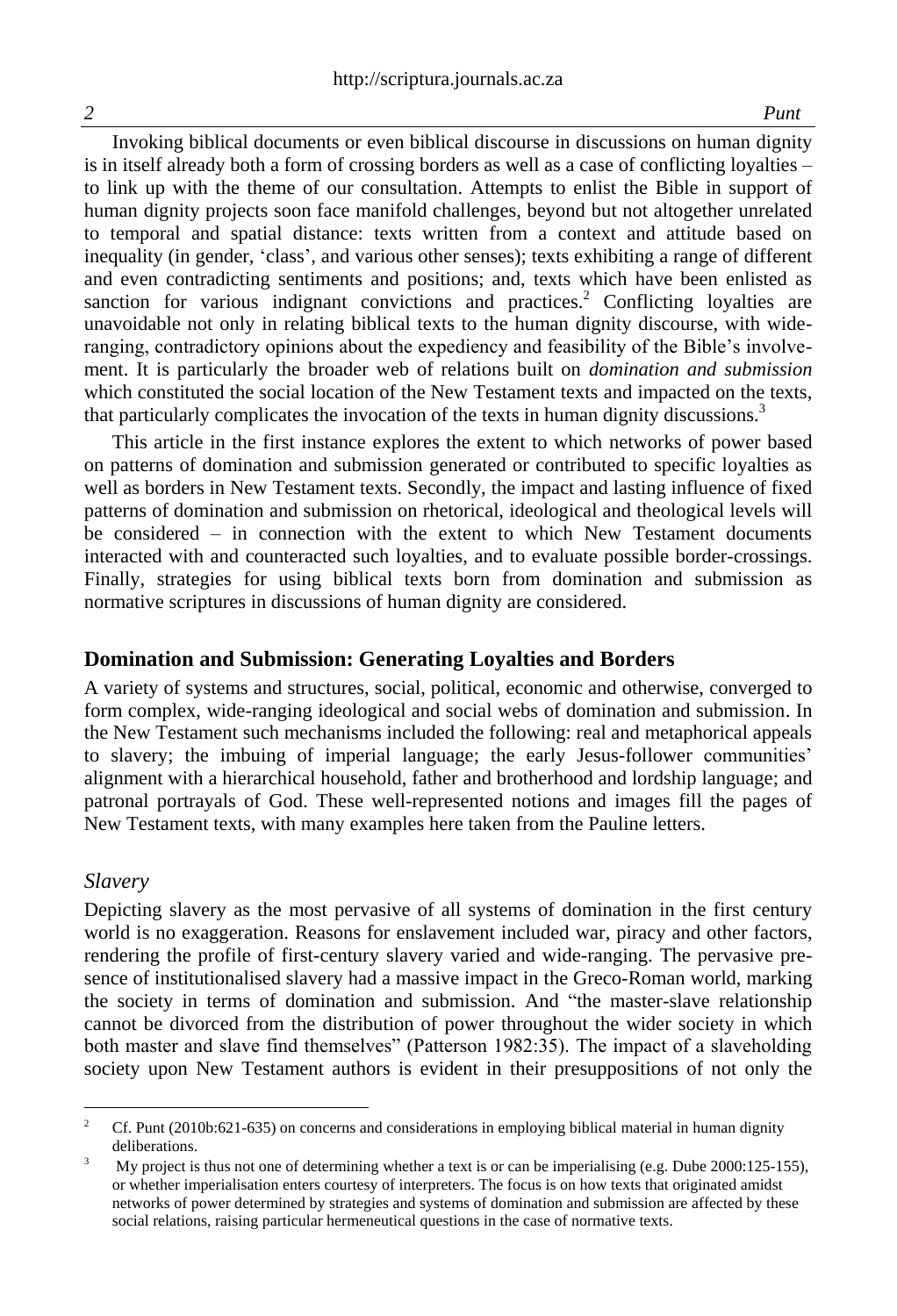presence of slavery but also its moral acceptability.<sup>4</sup> Acceptance extended to emphasising the suitable, submissive conduct of slaves towards the authority of slaveholders as an element of proper Christian life. In a slaveholding society characters and habits were moulded by lifetimes of command and obedience, where young and old became habituated to power, all of which was the backdrop for and certainly had an impact upon the emerging structures, worldview and self-understanding of the early Jesus-follower communities<sup>5</sup> (cf. Punt 2009). In Galatians Paul's insistence upon the contrast between siblings and slaves (Gal 3-4 in particular) is a good example of how this distinction formed the framework of his comments on how the community of believers was constituted, their identity and their relationship to the Jewish law.<sup>6</sup> Slavery and the punishment so closely linked to it, the cross, were in their original contexts imbued with what was opposite to human flourishing and dignity. The cross was a symbol of terror and tantamount to the destruction of human life itself – an instrument of shaming, torture and death, unleashed against the subordinate, the wilful, the insurgent – in a word, the archetypical slave (Punt 2009:446). In short, slavery impacted upon the lives and structures but also upon the worldview and selfunderstanding of the early Jesus-follower communities as is evident in the New Testament authors' (positive) use of slavery imagery (e.g. Martin 1990).

#### *Empire*

Given its prevalence and pervasiveness, it is useful to start with the contribution of slavery to relationships characterised by domination and submission. Institutionalised slavery, however, was intertwined with the equally pervasive Empire – the foremost regulating force in the normalisation of power in the first century. Although it inherited and built upon a range of prevalent consciousness(es), attitudes, and even symbols and structures, the breadth and scope of the Empire's material power made it the major social player to be reckoned with in the prevailing context of power, domination and submission. The Roman Empire did not hesitate to use brute force. However, rather than brute force, the persistent threat of violence and its hegemonic ideological claims and attempts to normalise (its) power in society were the most crucial elements in making it so potent and influential. Critical for retaining power, the Empire relied on consent for its self-claimed right to maintain social order and to establish and enforce a normative political regime. Such consent was deliberately sought and coerced also as the Romans invested much time and energy to both overtly and subtly manipulate the daily lives of their subjects. Reminding them of Roman power, people's day-to-day existence was pervaded with iconography associated with the imperial family, affirmed by inscriptions testifying to their political

 $\overline{a}$ <sup>4</sup> Claims that Jesus' teaching about the dignity of all people in the end destabilised the dehumanisation of slaves evidently ignores the importance of the trope of slavery in his teachings (cf. Glancy 2006:145). Another difficulty is also knowing when a narrative, in fact, has a slave in mind, cf. the two accounts of the Roman military official in Mt 8:5-13 and Lk 7:1-10 and the uncertainty about whether the afflicted person is a child or a slave.

<sup>&</sup>lt;sup>5</sup> While Col 3:22-25 and Eph 6:5-9 addressed both slaveholders and slaves, indicating responsibilities and obligations and ostensibly (and at best) to maintain the stability of the household through treating the slaves fairly, in 1 Pt 2:18-21 slaves are instructed to submit even to excessive and abusive authority (cf. Punt 2010a).

<sup>&</sup>lt;sup>6</sup> The notion of family cannot be monolithic either in a universalist nor a culturally determined sense, partly because the strong Greco-Roman influence and partly because Paul's own Jewish framework was sufficiently exposed to Hellenistic culture and Roman influence. And on top of this, Jewish families did not differ significantly from other contemporary forms of family in terms of structure, ideals and dynamics (Cohen 1993:2; cf. Kraemer 1993, 2003; Peskowitz 1993:31); not even in the treatment of slaves, when epigraphic inscriptions about the real lives of slaves are compared with rabbinic prescriptions about slaves (Martin 1993:113-129).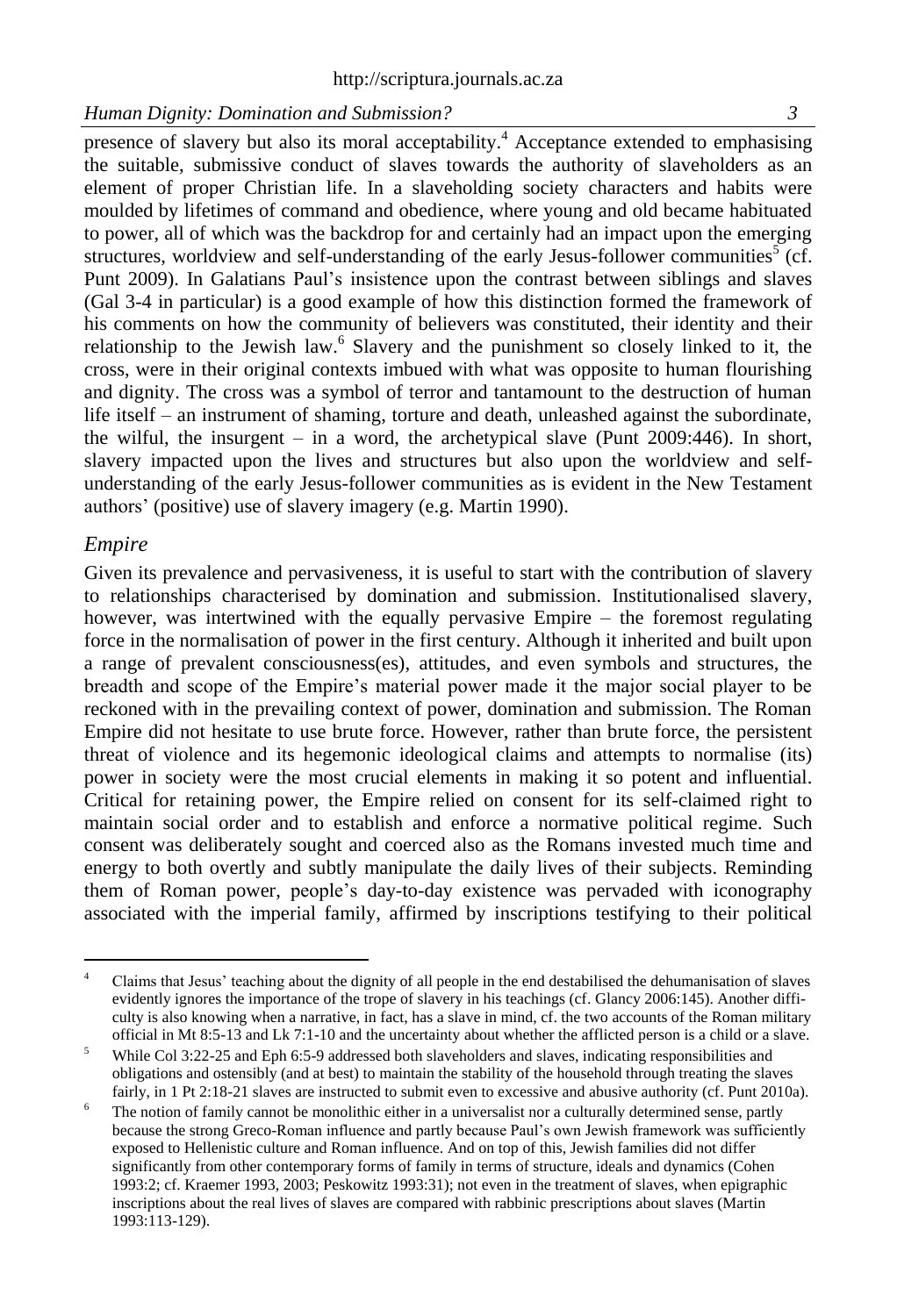power: "to be confronted by such an image and to acknowledge its significance was to replicate and to legitimate his [the Emperor's] power" (Revell 2009:89). Exposure to judicial decisions and decrees, paying taxes, and registering for a census were equally reminders of indebtedness to the Empire. Beyond administrative engagement, people were exposed to various media such as temples, altars, statues as well as inscriptions of imperial proclamations, imperial milestones, and coins which graphically depicted the same message: Roman power and control is absolute (Ando 2000:x; cf. Punt 2012).<sup>7</sup>

For all its grandstanding, military power and imposing ideological hegemony, the imperial domination and submission defined overlay filtered through incontrovertibly at existential level, that is in the daily, ordinary lives of first-century people. <sup>8</sup> One example is the first-century understanding of peace as linked to violence, that violence was a prerequisite for peace as much as peace was the outcome of violence (Tite  $2004:39$ ).<sup>9</sup> The tension – yet juxtaposition – of peace and violence fed into the normalisation of domination in the New Testament.<sup>10</sup> This tension is evident in Paul's alignment of God with peace (ό θεὸς τῆς εἰρήνης) in 1 Th 5:23, while earlier he invoked God's wrath for the destruction of τῶν ἰδίων συμφυλετῶν ("your [the Thessalonians] own countrymen," 1 Th 2:14).<sup>11</sup> These tensions are ultimately best understood in a context ruled by patterns of domination and submission.

#### *Patronage*

Institutionalised slavery and imperial hegemony intersected with patronage, which strategically informed first-century social structures more than most other socio-political

l As far as the Roman "web of legitimating practices entangling Roman subjects within an imperial ideology" is concerned, Perkins (2009:1-15) agrees with other scholars. Adding motive to the equation she argues that it is not only a matter of elaborating imperial ideology, but doing so in the interest of a particular group in the Empire, the elite. This does not mean that the Empire was an elite-driven enterprise but does acknowledge the elite's vital role in Empire and in shaping ideology. In a 'unity of self-interest' the coalition of elites used imperial ideology to further their own interests. Perkins identifies another significant group in addition to the elite coalition, on the other side of the power spectrum, namely the early Christians. But were Christians so alienated from the Roman Empire as Perkins argues (Perkins 2009:40)? Admitting to different configurations in various imperial time frames, the negotiated nature of Empire remained intact.

One of the clearest ways imperial ideology affected people was through the coins they handled. During the Roman Empire coins were often illustrated with imperial images as well as honorific titles. In this way coins served the important purpose of portraying an emperor as a father requiring the necessary filial devotion. Such devotion did not amount to goodwill as much as adoration, "a virtue that characterises obedience, submission, and respect that a child ought to show to a parent who provides it with security" (Pilch 1999:25). Apart from its economic purpose, coins served a further purpose in imperial times, namely to impose upon all people its ideology and to claim people's allegiance (cf. Wengst 1987:24).

<sup>9</sup> The similarities between the Roman *pax*, the Greek *eirene* and the Jewish *shalom*, and these jointly with the use of peace in the NT, has led Tite to conclude: "The Roman '*Pax*' was merely the most prominent expression of concepts that were recognized throughout the ancient world, including Palestine" (Tite 1995:21). Wengst (1987) is representative of many who insist that the peace of the NT did not presuppose or operate in tandem with violence and considered the oppressed; in the end, the claim that "the Messianic peace and the Pax Romana are incompatible" (Schotroff 1992:163) is too simple.

<sup>&</sup>lt;sup>10</sup> A postcolonial reading is therefore cognisant of the widespread implicit acceptance and sometimes even active pursuance of imperial or colonising influence, by both authors and interpreters (cf. Gooder 2008:182-183), even if for different reasons and goals. Some scholars argue that it was his focus on the cross (cf. 1 Cor 2:2), as the symbol of ultimate violence in the first century CE, that informed Paul's 'penchant for violence' (Gager and Gibson 2005:19). For the violence and shame associated with the cross, cf. recently Scaer (2005, 1-5).

<sup>&</sup>lt;sup>11</sup> The letter also depicts the audience as suffering things from their 'countrymen' just as some 'Jews/Judeans' are said to have killed Jesus and the prophets (1 Th 2:14-16). A contrast is created between an in-group whom "God has not destined for wrath"  $(1 \text{ Th } 5.9)$  and those implicitly destined for such a fate – in shrill contrast to the apostle's own appeal not to repay evil with evil (1 Th 5:15).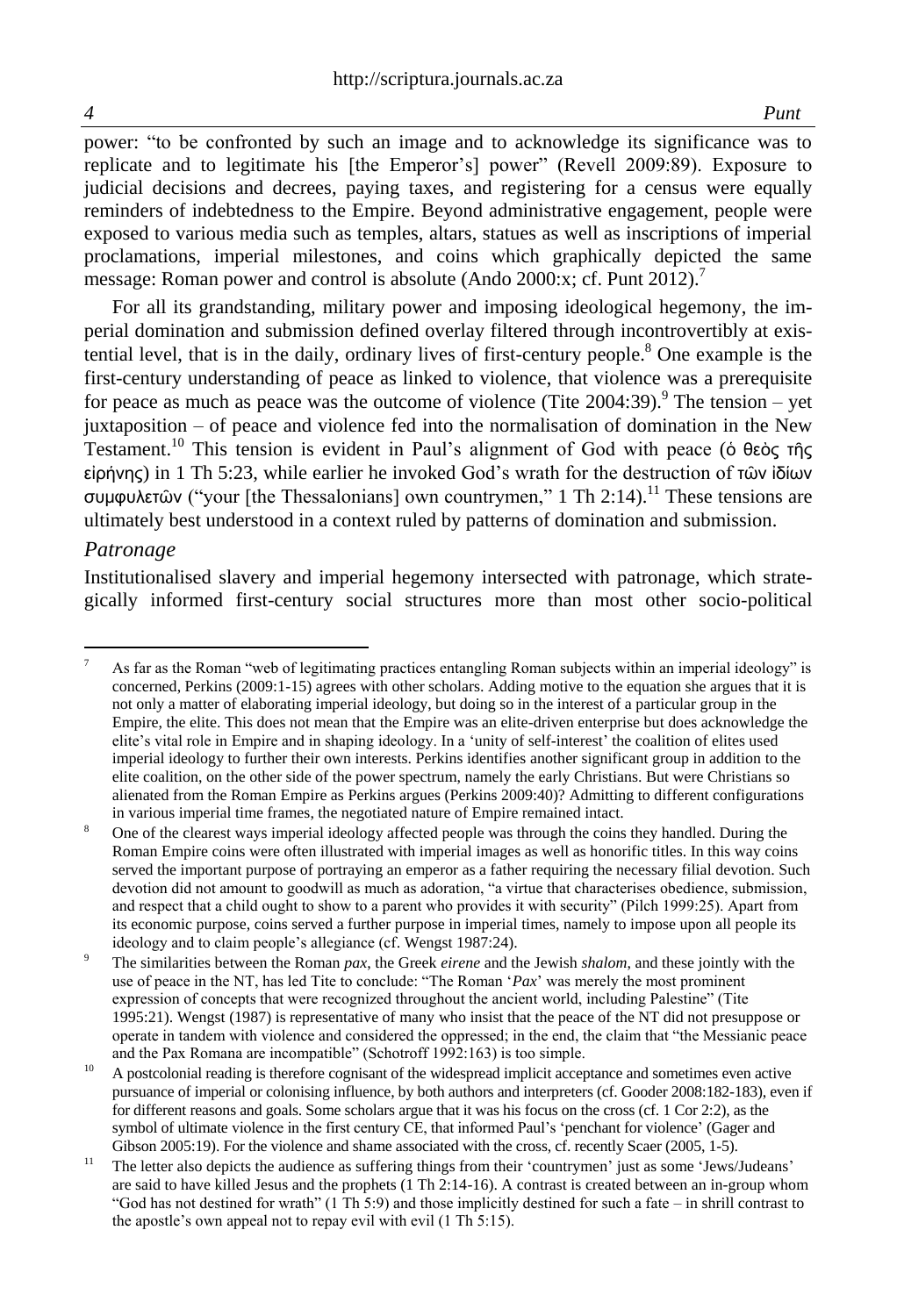systems.<sup>12</sup> Patronage was a well-established socially-embedded network of sophisticated reciprocity based on inequality, domination and submission.<sup>13</sup> It governed social relationships by arranging power dynamics with the aim of ensuring honour and prestige for the patron. Patronal reciprocity functioned in ways that can be described as either 'generalised' (interest of others as primary), or 'balanced' (mutual interests as important) or 'negative' (dominant self-interest) (cf. Osiek 2009:144). Patronage was particularly evident in the relationship between freed persons and their former masters, often compared to the relationship between son and father.<sup>14</sup> Broad social networks of patronage predated the Empire, but Empire availed itself of patronage's presence by anchoring it in the person of the emperor as the supreme patron of the Roman Empire, with direct access to the gods.<sup>15</sup> Patronage's ambivalence in terms of ingrained inequality amidst claims of mutual solidarity attests to potential coercion as well as mutual obligation (Chow 1992), and reveals patronage as a vital aspect in the normalisation of domination and submission.

Paul's reference to the Corinthians as his children (1 Cor 4:14) is illuminating. He saw himself as their father (4:15; cf. 1 Th 2:11), yet the role of the gospel as the benefit that the Corinthians (children) receive  $(4:15)$ ; love and admonishing that take place  $(4:14)$ ; references made to God's kingdom of power (4:19-20) and the rod (4:21); the mimetic demand (4:16) and the assumption that he is able to wield and discern true power (4:19-21) are all influenced and underpinned by the power of patronage.<sup>16</sup> As a social system, also patronage showed ambiguity in its power-hungry harshness. It often covered itself in mitigating metaphor and structures, to make it more palatable and to ensure its practicality. On the one hand, closeness to the Emperor ensured social power, and officials and local elites were able and often keen to act as brokers and clients of the Emperor.<sup>17</sup> But on the

 $12^{12}$ <sup>12</sup> I agree with Osiek (2009:144-146; contra Eilers 2002 and Joubert 2000) that a rigid distinction between Eastern or Greek, public euergetism and Western, private Roman patronage does not hold.

<sup>&</sup>lt;sup>13</sup> The elements of patronage can be summarised as follows: asymmetrical relationships; simultaneous exchange of resources; interpersonal obligations; relational favouritism; reciprocity; exchange of honour; and, a 'kinship glaze' (Osiek 2009:144; cf. Neyrey 2005:467-468). For Chow (1992:33) patronage entailed the following: as an exchange relation, the patron supplies the client's needs in exchange for the client's deference; an asymmetrical relationship and unequal power; a particularistic and informal relation with uneven resource distribution; a supra-legal relation, based on mutual understanding; a voluntary relationship; as vertical relationship the primary bond is between the patron and the client; and, a binding and long-range relationship.

<sup>&</sup>lt;sup>14</sup> The patron retained power over the freed person who was reminded of owing his or her 'new life' to the patron. Honouring the patron was expected, and practices such as legal recourse in court for injustice suffered by the freed person, forbidden. A freed person was under the power of the patron, just as the son was under the power of the father. This unequal power relationship was managed through legislation in conjunction with honour and shame values and manifested the practical outcome of a dyadic contract, beyond manumission (cf. Chow 1997:121).

<sup>&</sup>lt;sup>15</sup> The importance of family metaphors in Roman society and the father and son metaphor in particular, has also been ascribed to the portrayal of the emperor as *pater patriae*. Cf. e.g. Carter (2008:235-255); Lassen (1997:103-120); White (1999:139-172). For the relation between Empire's notion of order and family relations, cf. Johnson (1997:161-73).

<sup>&</sup>lt;sup>16</sup> As Chow (1992:190) also concludes, Paul's position was not domineering but rather precarious. Paul's appeal to a servanthood-authority on the one hand subverted the claims of the patronal figures in the community but on the other hand asserted his own authority by counteracting the dominating authorities. Chow is correct in arguing that Paul's effort led to a strengthening of bonds horizontally, between clients, and so subverted the vertical bias of patronage. But Chow neglects to point out that ultimately the patronage of one is privileged above all others, namely Paul.

<sup>&</sup>lt;sup>17</sup> For the importance of Roman imperial family and promotion of relational ties, cf. McIntyre (2010:109-120); on the other hand, sometimes a brother was the immediate political rival and therefore enemy (which had to be and often was killed) – other examples would include Cain and Abel in the Hebrew Bible, and Romulus and Remus in the Roman world.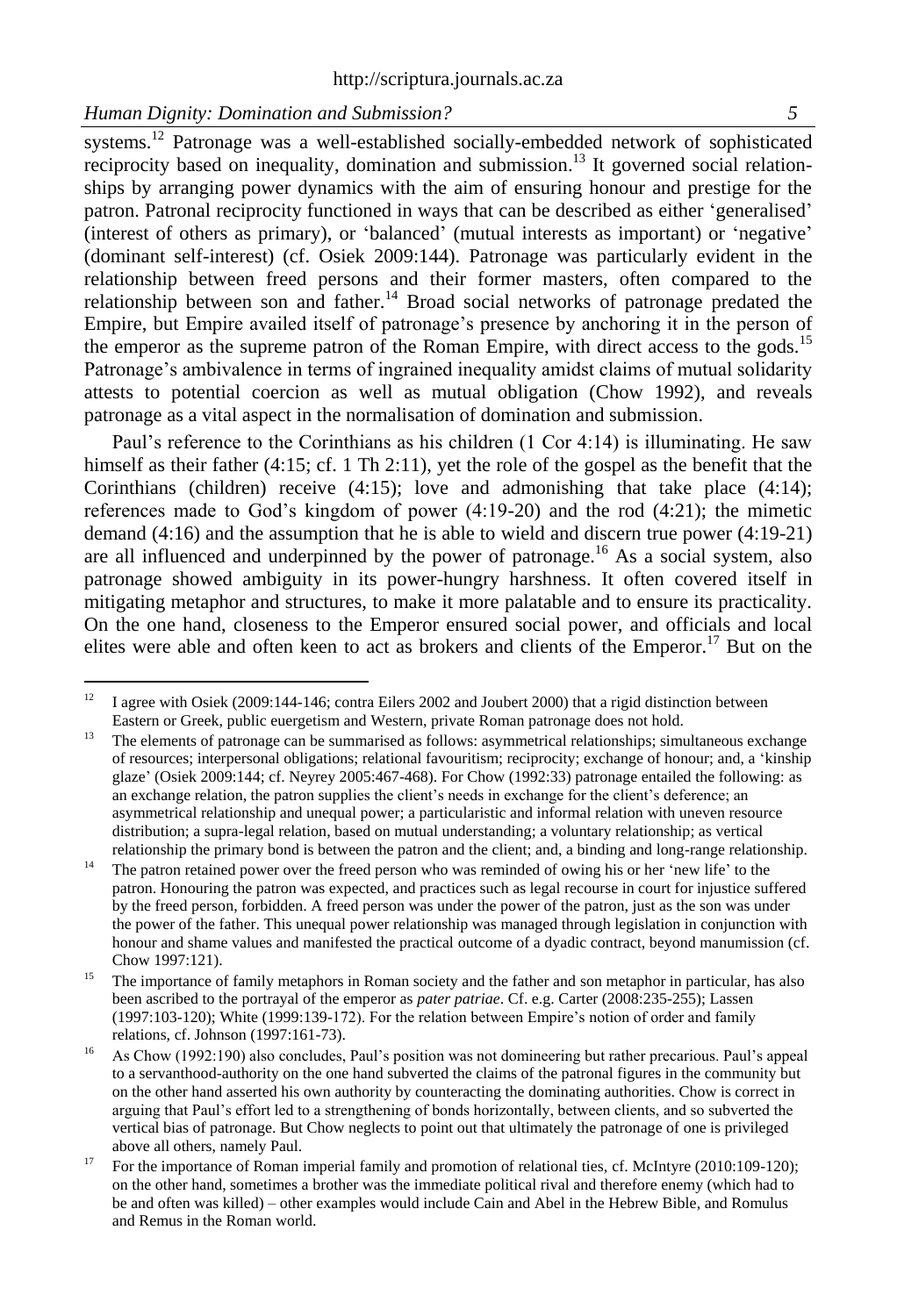other hand patronage was often covered in a 'kinship glaze' so as to ameliorate the severity of the client's position, often leading to a confusing juxtaposing of kinship and patronal notions. In other words, kinship language intertwined with patron-client relations meant that someone could act as broker for kin-people, and this extended beyond the relationships between former owners and their freed slaves. Such brokerage functioned within the auspices of patronage even if kinship language was in attendance (Punt 2012:153-171).

#### *Family and Household*

Family and household were not merely involved but were basic to first-century patterns of domination and submission. Patronage was decked out in friendship terms, too, but often it was cloaked in notions of fatherliness or siblingship (Osiek 2009:144). As much as notions of familial relations were used to make patronage palatable, patronage filtered down from public society into the household.<sup>18</sup> While patrons were fond of portraying themselves as fathers, fathers themselves were in fact the patrons of their households and possessed *patria potestas (*absolute authority) over children who owed them their lives. Reciprocal relationships between the fathers and sons were governed by a value system that contained ethical codes foreign to modern Western society. Values such as honour and shame in a limitedgoods society implied social antagonism and brought about both blatant and subtle challenges between social equals,<sup>19</sup> which depended upon but also contributed to patterns of domination and submission.

The robust connections made between kinship and patronage did not mean that endearing elements<sup>20</sup> were altogether lacking in kinship relations.<sup>21</sup> Nevertheless, kinship was affected by patronage to the extent that it was generally conditional, and included obligations and expectations, at formal or informal levels (cf. Meeks  $1983:30$ ).<sup>22</sup> It means also

<sup>18</sup> <sup>18</sup> It was especially wealthier men who had relationships and associations with their manumitted slaves (freedmen), friends and those "who sought his help" (Chow 1997:120; cf. Osiek 2009:143-152).

<sup>&</sup>lt;sup>19</sup> Such notions were also at work in friendship. Whereas the traditional Greek notion of friendship traditionally included notions of equality, notwithstanding elements of benefaction, the Roman style of patronal friendship merely feigned equality. The earlier proverb, "Friendship is equality" (quoted by Aristotle *Eth. Eud.* 7.9.1, 1241b), and friendship "as an equality of reciprocal good-will" (Diogenes Laertius *Vit.* 5.31, translation LCL 1:478-79) notwithstanding, ancient notions of 'equality' were hardly similar to modern notions. While friendships were allowed either between equals or with one as a superior (Aristotle *Eth. Eud.* 7.3.2, 1238b; 7.10.10, 1242b; *Eth. Nic.* 8.7.1, 1158b; 8.13.1, 1162ab), 'equality' functioned more proportionately than quantitatively (Aristotle *Eth. Nic.* 8.7.2-3, 1158b). Already in Plato, a similar distinction between friendship between loving equals, as well as those resulting from the poor's need for the rich (Plato *Leg.* 8, 837AB), are mentioned (cf. Keener 2000).

<sup>&</sup>lt;sup>20</sup> "We have seen that qualities such as loyalty, faithfulness, being of 'one mind/one soul', sharing possessions, as well as proving one's friendship through trials, were commonly associated with friendship, appearing in Graeco-Roman, Jewish and Christian sources" (Batten 2010:55).

<sup>&</sup>lt;sup>21</sup> And the traditional Greek ideal of friendship as equality appears to have continued to affect popular thought. Already in Homer a leader honoured a friend by regarding him as an equal (Homer *Il.* 18.81-82); friends could be spoken of as "another I" (Diogenes Laertius *Vit.* 7.1.23), and the neo-Pythagorean tradition stressed friendship as equality. Such sentiments were found also among Alexandrian Jewish writers; next to honour shown to parents, ranks the honour bestowed on friends (*Epistle of Aristeas* 228). In a papyrus letter of the time, an appeal was made to receive a friend "as if he were me" (*P.Oxy.* 32.5-6, 2<sup>nd</sup> century CE). cf. Keener (2000).

<sup>&</sup>lt;sup>22</sup> "Friendship appears frequently in private letters, where it often refers to friendship among peers. In such letters it appears 'usually in the context of performing services for each other', such as watching over one another's families or taking care of the other's debts in his absence until his return" (Evans, in Keener 2000).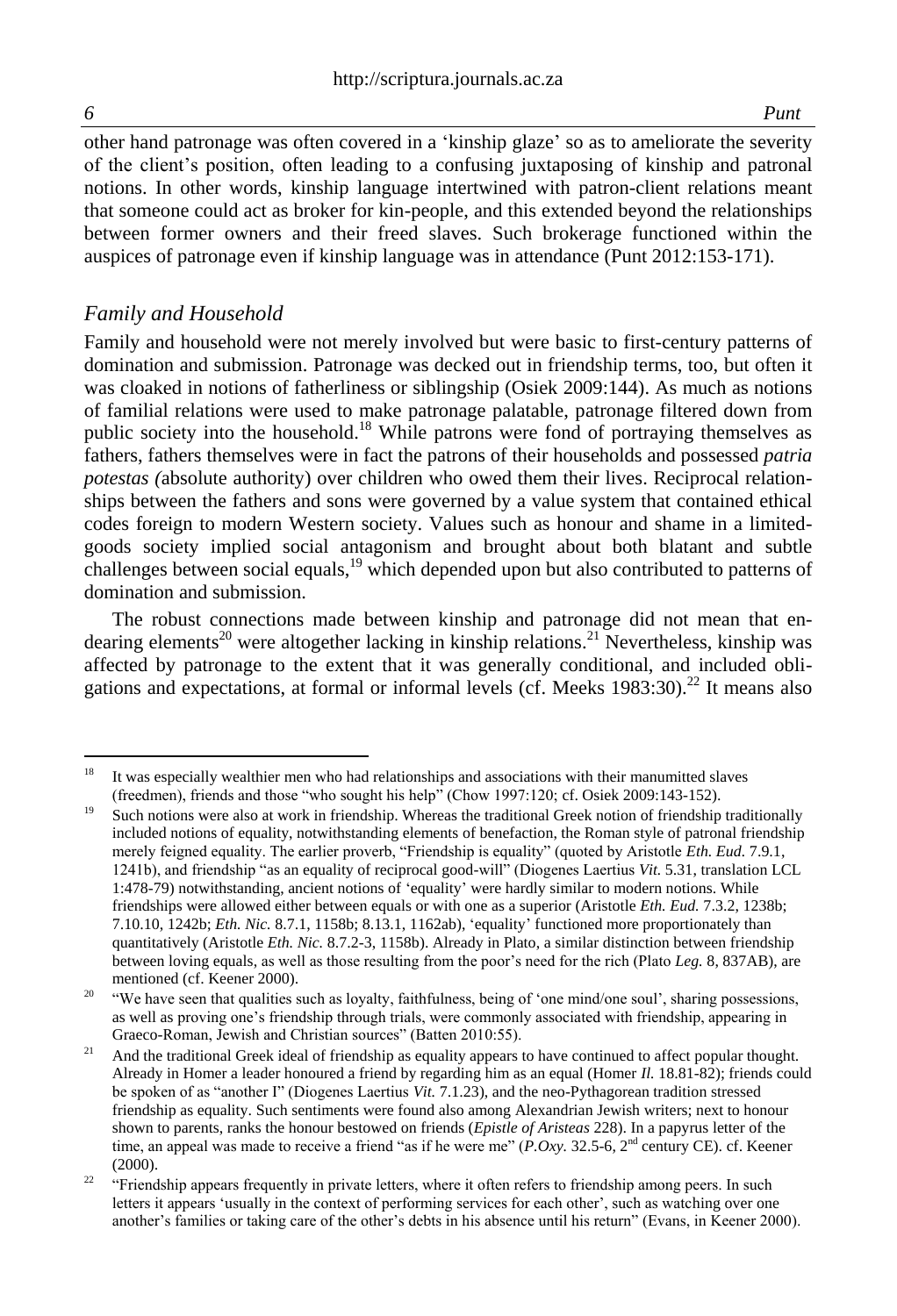l

then, that kinship language was not aimed at equality or even mutuality.<sup>23</sup> In Galatians, Paul's appeals to kinship and brotherhood in particular were not aimed at equality with his 'brothers'. On the one hand, Paul assumed the role of broker, intervening in the family matters of God's household and insisting on believers' commitment to it (cf. Bossman 1996:170). On the other hand, under the influence of patronage his claims in Galatians amounted to assuming a powerful position of more than only one among other brothers, an elevated status that Paul at times claimed explicitly (cf. Gal 1:15-16) (Punt 2012:153-171).

Without discounting the impact of patronage on families and households, the nature and structure of the very institutions in themselves were prone to power patterns of domination and submission.<sup>24</sup> The gendered nature of families and households in New Testament times fed into such patterns, and are not to be separated from the larger context of imperial conquest. "Changes in sexual practices in the Roman world, intensifying from the second century BC, and the development of an underling ideology of active domination and passive submission, correlate chronologically with the rise of the overseas empire" (Mattingly 2011:120-121).<sup>25</sup> The position of children in households is ready evidence of power regulated through domination and submission. Children's upbringing included regular punishment and beatings as suggested by Jesus Sirach's advice, "Beat his ribs while he is young, lest he become stubborn and disobey you" (θλάσον τὰς πλευρὰς αὐτοῦ ὡς έστιν νήπιος μήποτε σκληρυνθείς ἀπειθήση σοι 30:12). The comfort which the book of Hebrews aims to convey to its readership in their suffering, "God is treating you as sons; for what son is there whom his father does not discipline" (ὡς υἱοῖς ὑμῖν προσφέρεται ὁ θεός: τίς γὰρ υἱὸς ὃν οὐ παιδεύει πατήρ; Heb 12:7), also reveals a context where physical punishment of children was accepted as normal.<sup>26</sup> "As with sexual relations,<sup>27</sup> the discourse of violence had a purpose – sustaining the social and political order through its exemplary use of force" (Mattingly 2011:119).

The New Testament emerged from a context where human domination and submission were privileged, rather than human dignity, where questions prevailed about obligations rather than rights, where dignity was reserved and the prized possession of a few people only.

<sup>&</sup>lt;sup>23</sup> Cf. also Aasgaard (2004:20-21). In a sense, κοινωνοί, as business terminology, rather than ἀδελφοί (kinship) would have come closer to notions such as equality or (more appropriately) equity.

<sup>&</sup>lt;sup>24</sup> "The experience of sex and power in the Roman world was widely discrepant along gender and social lines (that is, among man, woman, slave, freed person, freeborn, citizen, noncitizen, soldier, civilian, rich, poor, etc). But those perspectives were all to some extent conditional on the power structure and the individual's place within it" (Mattingly 2011:121). Mattingly is critical of Foucault's analysis of power. Foucault's helpful insights on knowledge's embeddedness in power relationships, and seeing power better represented as a spectrum with much complexity (rather than simplistic oppositions) should be acknowledged. However, in identifying power networks Foucault tended to neglect the interrelationship between historical contingency and power, as well as to become at times fatalistic and negative in his approach to power, e.g. eliding notions of resistance to power (Mattingly 2011:101-104).

<sup>&</sup>lt;sup>25</sup> "The inequality of status of the participants, the use of violent, degrading, and humiliating forms of sexual dominance on passive partners of both sexes; all this confirms that colonial desires can give rise to nonconsensual and asymmetrical sexual relations" (Mattingly 2011:120-121).

<sup>&</sup>lt;sup>26</sup> The implicit social setting, in which mature manhood in the Mediterranean context was determined partly through the ability to endure physical punishment unflinchingly (Pilch 1999:3), testifies to the embedded violence towards children.

<sup>&</sup>lt;sup>27</sup> Roman 'sexuality' was particularly nasty, pornographic, misogynist, violent, dominating, and humiliating (Richlin 1983; cf. Mattingly 2011:118-120).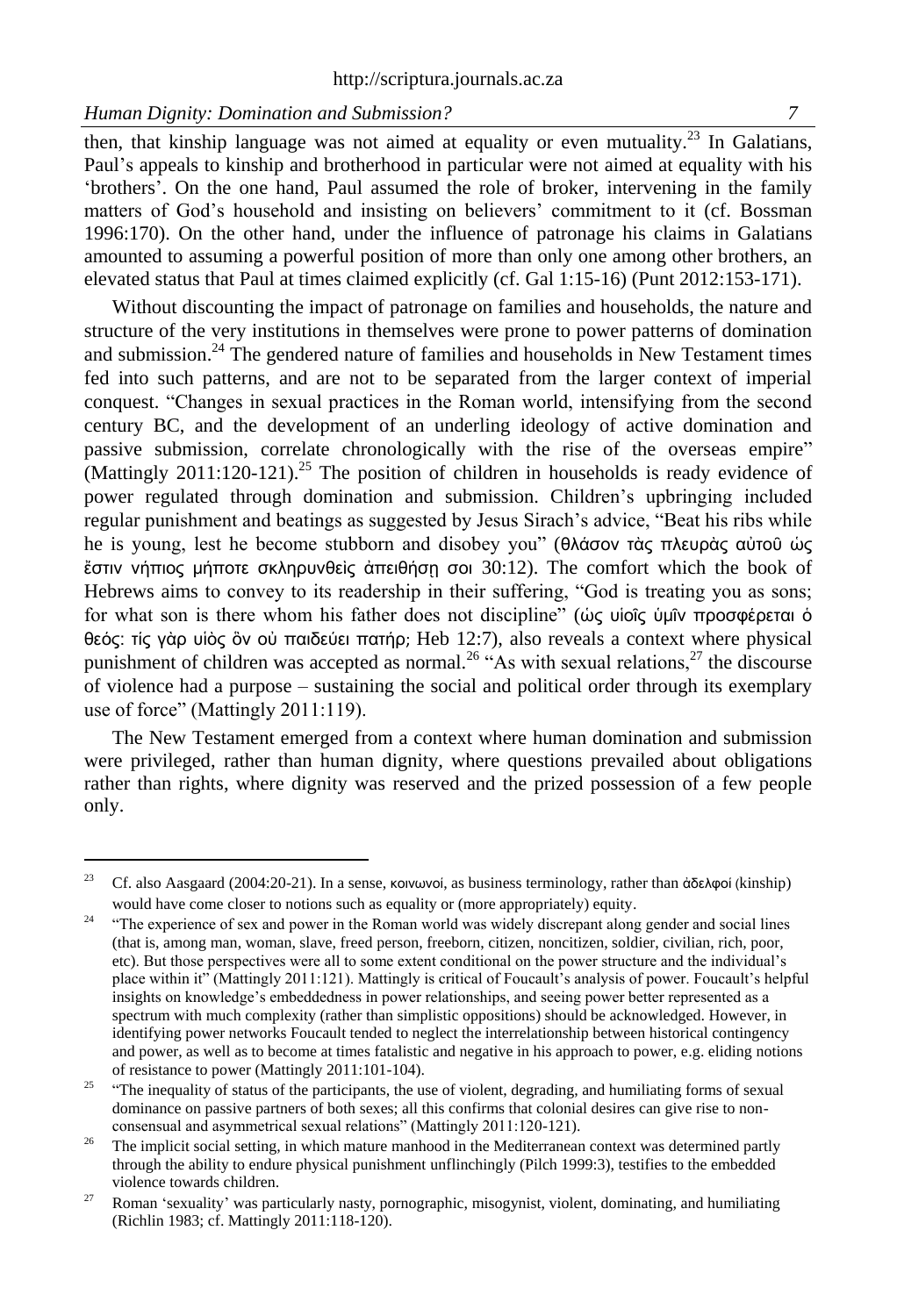### **Domination and Submission: Rhetoric, Ideology and Theology**

Well-established and embedded patterns of domination and submission impacted upon the New Testament in many ways, certainly in rhetoric, ideology and theology. But rather than a monolithic imposition, these texts show themselves arising from a context where people interacted with and counteracted against – in short, negotiated with – such systems, structures and thought, that is, where conflicted loyalties and border-crossings happened on social and theological levels. Throughout the New Testament an ambiguous situation prevailed, a context coloured by power normalised in domination and submission, where such patterns were embedded in structures and systems and where people willingly or otherwise subscribed to them. Casting the standards of the dominant group in society as universal was a normalisation of power that determined identities, roles and alignments of power, and called forth various responses. Challenges to the normalised patterns, not to abide by the wishes of the powerful constituted resistance: "The very conception of a different future destabilizes the present and the status quo and thus provides a powerful ideological and political message. It proclaims that another world is possible, that changes can occur" (Perkins 2009:175).

Such sentiments challenge the traditional understanding that people act on unrestrained and rational reflection. Human subjectivity, in fact, is better understood as the result of forces and effects that lie outside the control or register of individuals. Human subjects are not 'free-floating minds' since minds belong to embodied human beings and as such are always implicated in historically situated networks (Perkins 2009:12). Helpful here is Bourdieu's concept of *habitus* which explains how social groups undertake reasonable actions without having necessarily deliberated on or consulted about it.<sup>28</sup> Agency<sup>29</sup> depends on *habitus* which is a range of embodied socialized frameworks supplying agents with a rationale for social practices and a sense of the social structure that leads to sensible behaviour in a given context<sup>30</sup> (Bourdieu 1990:52-55; cf. Perkins 2009:12). This is why social agents acknowledge, justify and reproduce social forms of domination, prejudices and common opinions of various areas of life ('fields') as self-evident, apparently oblivious in consciousness and practice of other possible social arrangements and structuring of power.<sup>31</sup> It is not a fatalistic or even deterministic concept, since *habitus* is about the inculcation of subjective structures, which explains social patterns and order, and their

 $28$ Earlier work by sociologists also emphasise how people are socialised or 'programmed' from birth in their society's values, convictions and norms with the effect that each person contributes unquestioningly to the functioning of the system (cf. Berger 1967:3-52).

<sup>&</sup>lt;sup>29</sup> Bourdieu distinguishes between agents and subjects, with the latter referring to those who supposedly know what they are doing (Bourdieu 1990:52, 75; cf. Perkins 2009:12). The emphasis is important in Bourdieu's theory which is a theory of practice: "The theory of practice insists, contrary to positivist materialism, that the objects of knowledge are constructed, not passively recorded, and, contrary to intellectualist idealism, that the principle of this construction is the system of structured, structuring dispositions, the *habitus*, which is constituted in practice and is always oriented towards practical functions" (Bourdieu 1990:52).

<sup>&</sup>lt;sup>30</sup> "The habitus is a spontaneity without consciousness or will" (Bourdieu 1990:56), or with emphasis on the sense in it all. "It is because agents never know completely what they are doing that what they do has more sense than they know" (Bourdieu 1990:69).

<sup>&</sup>lt;sup>31</sup> As will become clear in my reading of Paul, agency can more generally be used as inclusive of subjectivity, particularly in contexts of uneven power relations which impact on people's notions of selfhood and otherness. This position does not underwrite the past conservative stance which invoked an exclusive universal, but rather postulating selfhood through exclusion rather than inclusion, identifying the self through excluding the Other as defined by and according to criteria and characteristics eschewed by the in-group.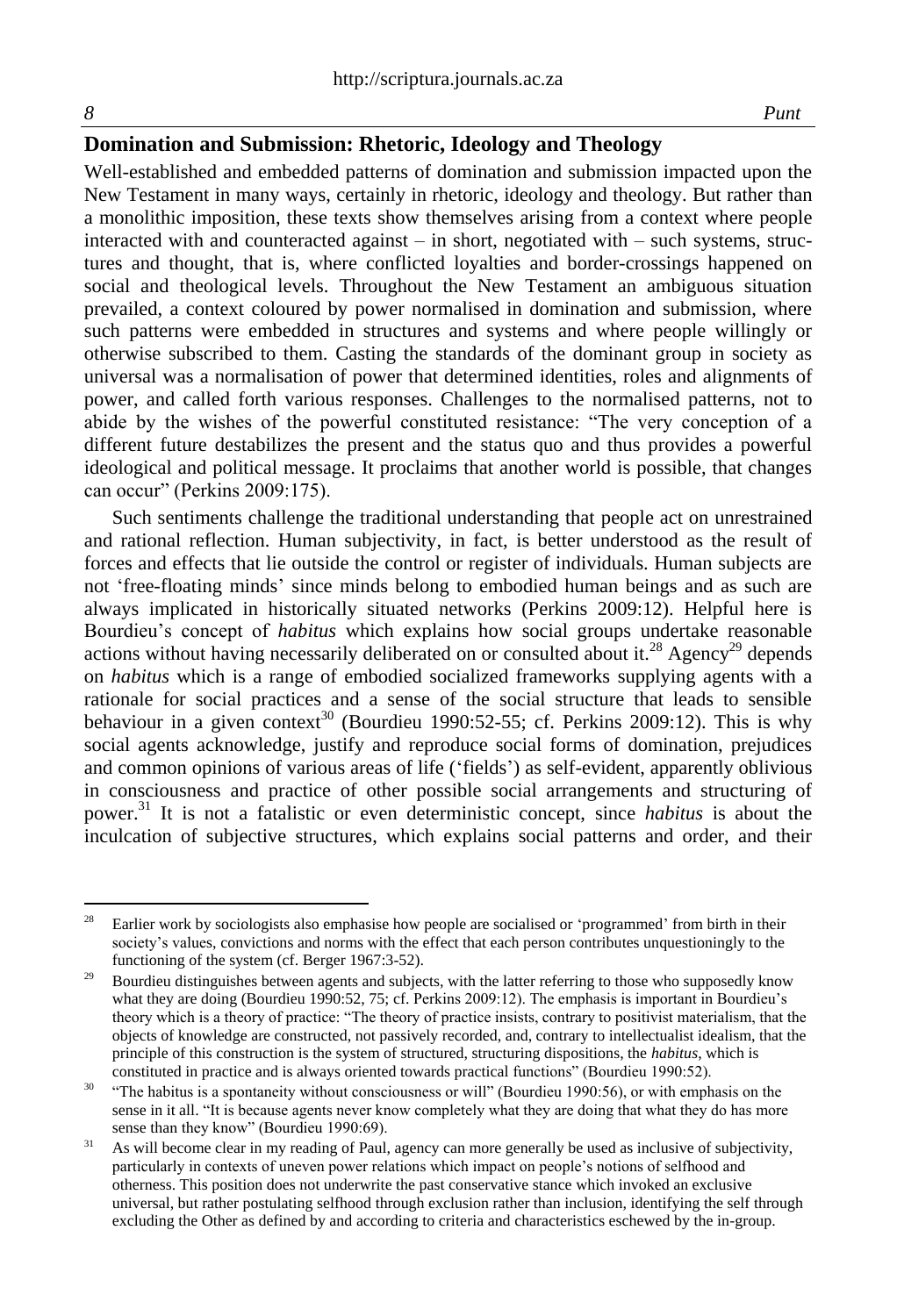continuity.<sup>32</sup> In short, *habitus* entails that social agents develop strategies which are adapted to the needs of the social worlds that they inhabit, notions which assist in explaining the ambivalence of New Testament authors' positions towards power differentials.

The theological arguments of New Testament authors cannot be divorced from the implications of a socio-cultural context where people's lifestyles, ethos, and communities were imbued with domination and submission. Negotiating power differentials in a world marked by domination and submission disallowed monolithic and simplistic engagements with the powerful or those in authority. Moreover, and pertinent here, negotiating power differentials implied ambivalence in the appropriation of social roles and ideology, and in the interaction between people of various standings and levels of control over power. To stay with Paul, in Galatians he addressed the hesitancy of converts who complied with the religious roles that were normed and dictated by society, instead of living out the challenge of the gospel.<sup>33</sup> In 1 Corinthians Paul at times challenged an apparent deep-set ideology of privilege: it appears that the social stratification typical of the first century world became evident in the Corinthian *ekklesiai*, giving rise to a series of problems (Elliott 1994:181- 230). At the same time, Paul's rhetoric of being the least, of becoming slaves and servants of Christ is never far behind, although easy association with or simplistic claims based on such rhetoric is dangerous when it is borne in mind that he addressed people who would have benefited immensely from manumission and better opportunities in life.<sup>34</sup> Paul's rhetoric of abnegation functioned in a context where most people strove for a better life without necessarily aspiring to modern notions of equality, or our sense of fairness. Moreover, often in the midst of Paul's claims of disinvestment of self, patronal patterns of power emerged by means of which Paul claimed back control (cf. Polaski 1999:104-123).

Pauline rhetoric, thus, deserves attention, beyond the rather static practice of applying ancient rhetorical categories to texts, and rather questioning the wherewithal of such rhetoric. Sensitivity to first-century rhetoric entails accounting for the potentially distracting practices of stereotyping and vilifying, and the acknowledgement that references to self and others are not about accurate description as much as about biased portrayal (cf. Knust 2006; Punt 2010c:212-231). So too Paul's theology betrays the influence of patterns of domination and submission. In Paul's language the impact of the Torah specifically on the lives of Gentile followers of Jesus is characterised by references to domination, both in the sense of authority and control (e.g. Gal 3:21-22; 4:21-31; 5:1 [2:5]). And while Paul shared the first-century connection between the innate order of creation and codes of morality, his understanding of sin reflected the daily reality of life in the Roman Empire. For Paul sin was encapsulated in "categories of domination and not those of guilt or action" (Sutter Rehman 2004:78). A range of other ideological and theological concerns, such as about identity, about self and Other, are important but cannot be discussed here. Suffice it

 $32.$ <sup>32</sup> Criticism against Bourdieu's theory of practice includes that his theory may become too mechanistic, and that his emphasis on the social structures' role in human lives may betray his indebtedness to structuralist thought.

<sup>&</sup>lt;sup>33</sup> The long-standing scholarly debate on the nature and extent of judaising and much scholarly discussion on the nature of Paul's insistence on the redundancy of the Law for Gentile Jesus-followers (apart from at most a secondary, pedagogical role, 3:24) in Galatians – these arguments have been restricted to a largely theological stance. A socio-historically focused reading such as is advanced here, sees Paul's approach in Galatians as a counter-conventional strategy, as much as Second Temple Judaism generally had good standing in Greco-Roman society.

<sup>&</sup>lt;sup>34</sup> On the later development of a theology of persecution: "I submit that deriving legitimacy from persecution presents a quandary not unlike those inherited from biblical passages that condone slavery or unhealthy attitudes toward women (and men)" (Kelhoffer 2011:129).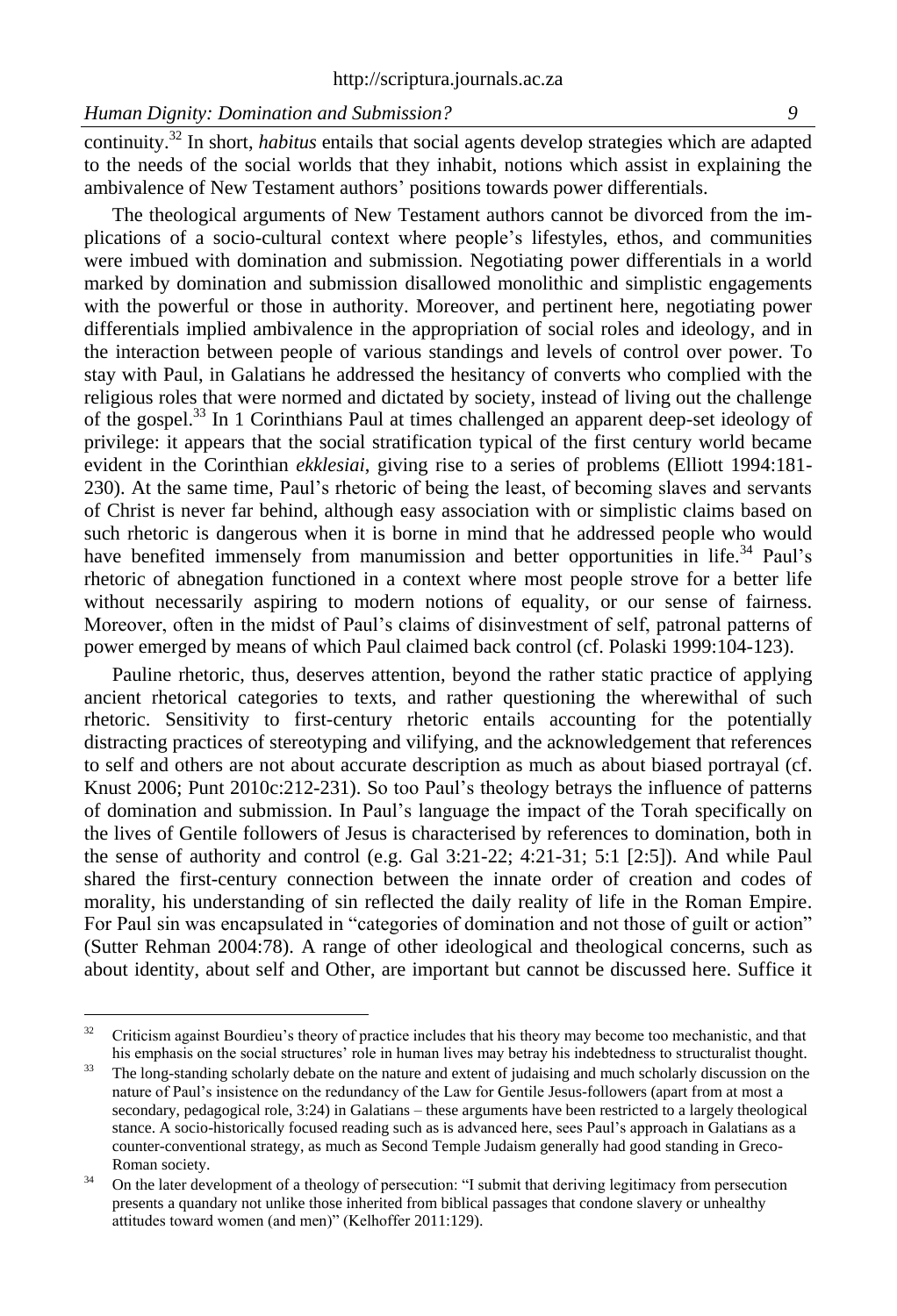to affirm that New Testament authors frequently invoked notions of domination and submission in theological and ethical deliberation. Although references were addressed mostly to social institutions, a rhetoric of domination and submission seeps through on theological level as well.

#### **Texts of Domination and Submission in Human Dignity Discourse**

The use of texts emerging from domination and submission-suffused ancient contexts in modern human dignity discourses makes two initial remarks appropriate. First, the conflicting loyalties between disciplines, theoretical frameworks and academic (and other) convictions disallow for some the invocation of biblical texts in human dignity discussions altogether. For many the boundaries between biblical studies and theological discourse, not to mention between biblical work and socially engaged topics are best kept intact, disallowing boundary crossings. However, tacit acknowledgement that biblical scholars at times cannot avoid taking up roles as constructive theologians and cultural critics in addition to their critical study of texts and contexts (Segovia 1998:51), raises questions about the rigidity of disciplinary borders.<sup>35</sup> Conflicting loyalties notwithstanding, the porosity of disciplinary boundaries augurs well for the nature and praxis of biblical studies.<sup>36</sup> At the same time, the hybrid nature of biblical theology makes it as appealing as (potentially) dangerous to both Bible and theology – but this is a topic for another discussion.

Second, matters such as power networks, power inequality and power brokering were not unique to the first-century world or New Testament texts. The point is that they functioned differently; and in particular, obvious and sublime forms of domination and submission characterised the power networks. Since these networks built upon domination and submission informed the New Testament in various ways, not accounting for such patterns and their influence in biblical interpretation, is detrimental and may lead to unwarranted and distorted readings. It is not the ancient presence as opposed to modern absence of power networks but rather the different nature of the power differentials at work that have to be accounted for in biblical interpretation, also in service of a topic like human dignity.

An extensive discussion is impossible at this point but appropriate strategies for using texts emerging from domination and submission, and invoking them as normative scriptures in discussions of human dignity would include at least the following notions.

#### *Beyond an Encyclopaedic Bible*

Mitchell (2003:348, emphasis in original) sounds a warning about a biblical hermeneutic in which "the Bible (or early Christian experience as confirming or correcting it) [is] deemed

<sup>35</sup> <sup>35</sup> Renewed interest among certain scholars for appropriate and (mostly also) responsible and accountable ways of framing the relationship of the Christian churches with the Bible and biblical hermeneutic are found in appeals for theological interpretation, for rediscovering the Bible in the church, for reading the Bible as Scripture, for reading Scripture with the church, and various other such formulations. Recent contributions include Adam et al. (2006); Bockmuehl (2006); Schneiders (1999); Treiter (2008).

<sup>&</sup>lt;sup>36</sup> The poststructural challenge to modernist positions stimulated reactionary theological values which include animosity towards Enlightenment and historical-critical scholarship, and led to the irony that postmodernism and fundamentalism at times landed up in the same place: "While Western religious fundamentalism may itself be regarded as a postmodernist phenomenon, it would be equally true to say that much of what passes for postmodernist practice looks like a kind of neo-fundamentalism" (Carroll 1998:51).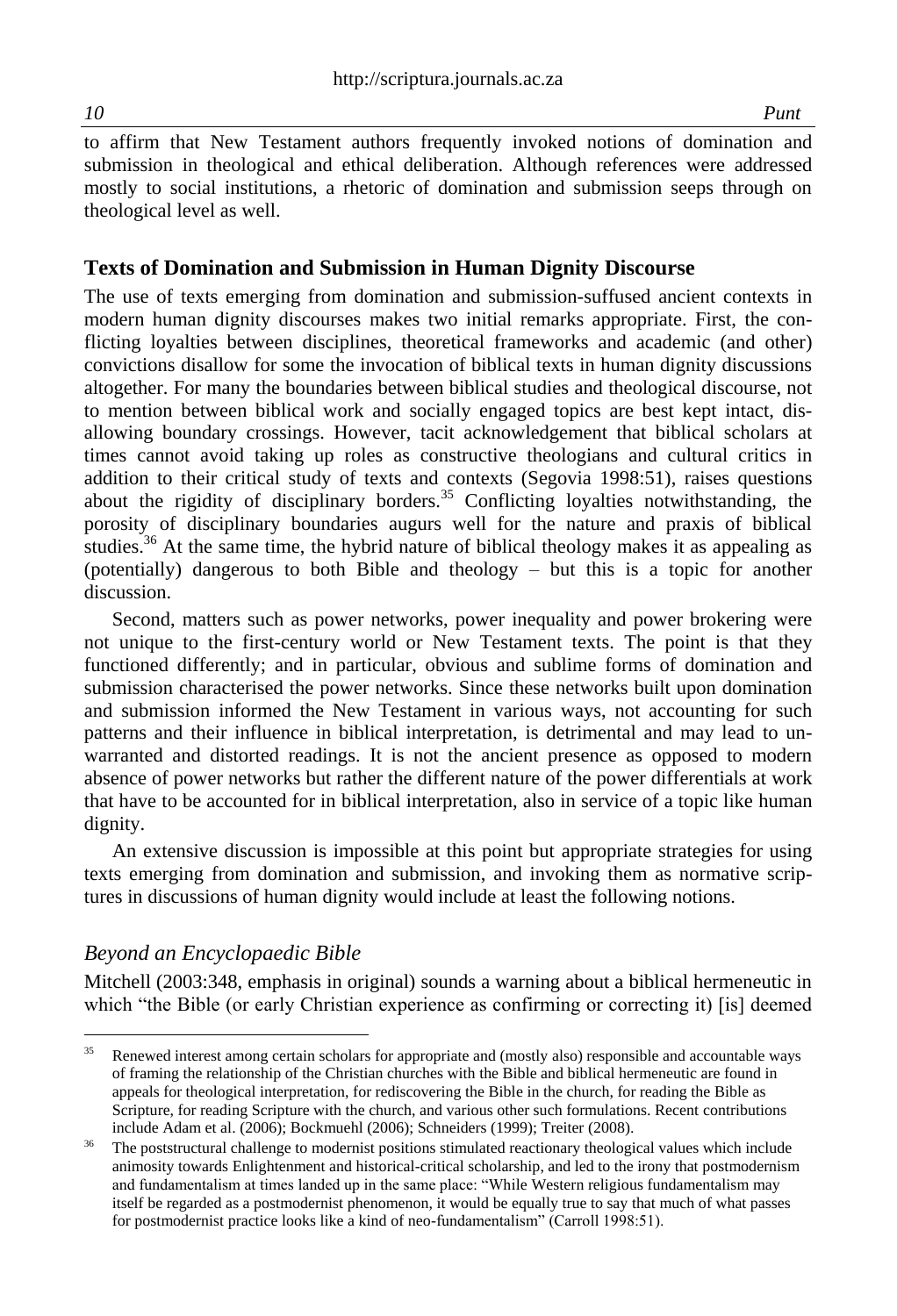immediately and unquestionably *normative* for contemporary life", especially when social ethics and references to social institutions are lifted out with "intolerable and disingenuous hermeneutical inconsistency". Moving away from an encyclopaedic approach to the Bible which is all too keen on listing key texts, core principles or central themes and characters, the importance of biblical texts in current, socially engaged issues has to be accounted for with attention to three interrelated aspects. The literary aspects of biblical texts require attention to the rhetoric of the argument, the narratology of stories, events and persons as much as to the text-, form-, and redaction-critical aspects of the texts. Also, the lack of proper attention to situating the texts in their social location means running the risk to avatarise them into generic and timeless maxims. In addition, far more than a record of interesting interpretative trends, reception history situates contemporary approaches to and consensus about the meaning of texts. In short, biblical and other scholars wanting to use the Bible in contemporary debates require an appropriate toolkit.

#### *Escaping an Idealist Approach*

An idealist approach reduces historical events and processes to ideas, understanding *historical* developments, conflicts and influences as having been developments, conflicts, and influences of *ideas*. <sup>37</sup> Such an approach poses a threat for the understanding of the texts as well as for using them in theological reflection. This deficient methodology is still too often operationalized in a theologically determined 'historical' (re)construction which leads to the neglect or even negation of the mutuality between ideas and social structures.<sup>38</sup> In contrast, sociological and other critical approaches to New Testament texts, often ably assisted by ideological criticism<sup>39</sup> highlight both the origin of particular ideas and beliefs as well as their social function. It is obvious that the beliefs and convictions of early Jesus followers need to be situated and understood "in the context of their piety and the patterns of their religious devotions" (Hurtado 2003:25; cf. Johnson 1998). But, it should be added, such piety and religious patterns were not islands on their own, as religion was intimately if intricately involved with the social environment and structures – piety and religious patterns manifested within the lived social reality of people's lives in the first century  $\overline{CE}$ .<sup>40</sup> Avoiding an idealist approach may, however, for many reasons be a complicated and complex matter.

On the one hand, interpreters' perspectives determine to what extent they account for the moment in which to read the biblical documents. It is of course a matter of identifying and understanding how, say, claims to egalitarianism functioned in the myth and rhetoric of

<sup>37</sup> The problems and limitations of such work were pointed out already by Holmberg (1978:205-207). The closely aligned yet not quite similar history of ideas of approach has also come in for criticism (cf. Segovia 1995:276-298).

<sup>&</sup>lt;sup>38</sup> As Holmberg explains, the problem is not with the investigation of historical phenomena which is often done carefully and diligently. It is the next step, when historical phenomena are not only traced back to theological ideas but also considered to be dependent on such ideas, where methodology becomes fated, when the "secondary reaction … on primary, concrete phenomena in the social world … is misinterpreted as being the structural principle of that world" (Holmberg 1978:205).

<sup>&</sup>lt;sup>39</sup> Without pleading for a general absolution of all error, misjudgement or malice for readings and interpretations from the vantage point of "hermeneutics of suspicion" and ideological critical readings, to insist on the other hand that readings that persist in this mode are necessarily anachronistic, simplistic, and reductionist (Johnson 1998:12-29), is too simple and is a claim that probably betrays the force of the history of interpretation and its conventions more than anything else.

<sup>&</sup>lt;sup>40</sup> Cf. Punt 2013; cf. Casey 1991:16-17 on the social nature of Jewish religious identity.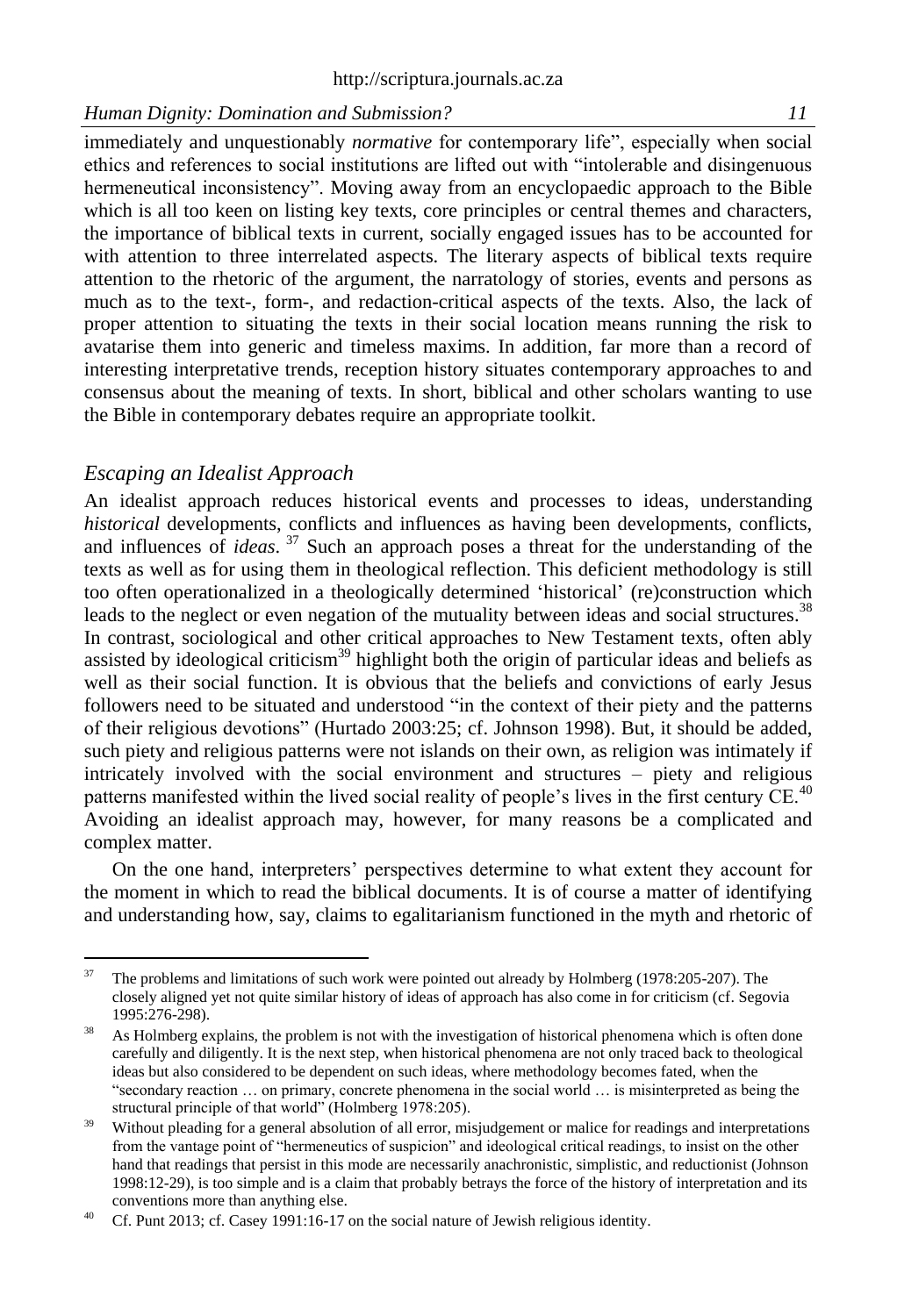Pauline churches (Kloppenborg 1996:247-63). But it is also a matter of interpretive choices. Contemporary interpreting communities need to choose the moment in which to interpret texts, choosing whether to align themselves with an authoritarian role claimed by Paul or that of dependency required of the communities addressed, but also whether the particular attitude accompanying the role is appropriate today (Polaski 2005:80-81). On the other hand, scholars have shown how modern critics have praised the supposed superiority of biblical ethics at the cost of diminishing or ignoring many similar features in ancient Near Eastern cultures, which included manumission, fixed terms of service, familial rights, and egalitarian critiques of slavery (cf. Avalos 2011).

#### *Towards a new Grammar*

More than just a new toolkit, a new grammar is also crucial for the accountable and effective use of the Bible in modern debates. Biblical scholarship is generally self-reflective and self-critical. Scholars investigate and interpret biblical texts and at the same time explore the value as well as the limitations of their theories, concepts, and methodologies in their work. Older, existing theories are adjusted and new models are probed and developed (cf. Williams 2011:189). Such developments are to be expected but are too seldom accompanied by a new grammar, a new way of understanding ancient texts and historical contexts. Besides attention to Second Temple Judaism and Hellenistic culture, work on Roman imperial context and influence requires appropriate tools with which to understand networks of power, the ambivalence of the situation and people's sense of identity, the complex interrelations between the powerful and the people, to mention a few. Such notions require an appropriate vocabulary and grammar. Particularly the heightened awareness of the normalisation of power in ancient society as much as the development of a more sophisticated understanding of power as such, necessitates a new grammar.<sup>41</sup> A nuanced approach to biblical interpretation will shy away from atomised texts, theologically-idealistically construed contexts, and socially empty (emptied-out?) social locations.

### *Avoiding Anachronism and Katachronism*

An abiding danger in biblical studies is the use of modern, contemporary criteria and categories to interpret ancient texts  $-$  in a word, the menace of anachronism. The sociohistorical situating of New Testament texts helps to avoid anachronism, to avoid superimposing modern ideas onto the ancient texts and contexts.<sup>42</sup> However, the reverse of the problem of anachronism often escapes attention, namely 'katachronism' or the tendency "to project ancient perspectives … into the modern world *as if* they *could* be adopted now when it seems obvious they cannot" (Engberg-Pedersen 2002:109-113). Katachronism is inspired also by theological interests, and is the result of theological convictions determining the outcome of historical and literary work on texts. Acknowledging the distance between ancient text and modern interpretative context refuses the mere transfer of ancient ideas onto modern contexts. Important is the investigation of (theological) ideas generated

l <sup>41</sup> "Power is not simply what the dominant class have and the oppressed class lack. Power, Foucault prefers to say, is a strategy and the oppressed are as much a part of the network of power relations and the particular social matrix as the dominating" (Hoy 1986:134; cf. Mattingly 2011:11).

<sup>&</sup>lt;sup>42</sup> Another danger, of course, is to use the sentiments of later documents in the NT as interpretative grid for earlier ones, e.g. using "sending of the Son" in texts such as Jn 3:17 and 1 Jn 4:9 for interpreting Paul's sentiments (e.g. Gal 4:4; cf. 1:16) is not legitimate, because the Johannine materials are of a later date and God's sending of prophets provides a ready background for the Pauline claims (Casey 1991:134).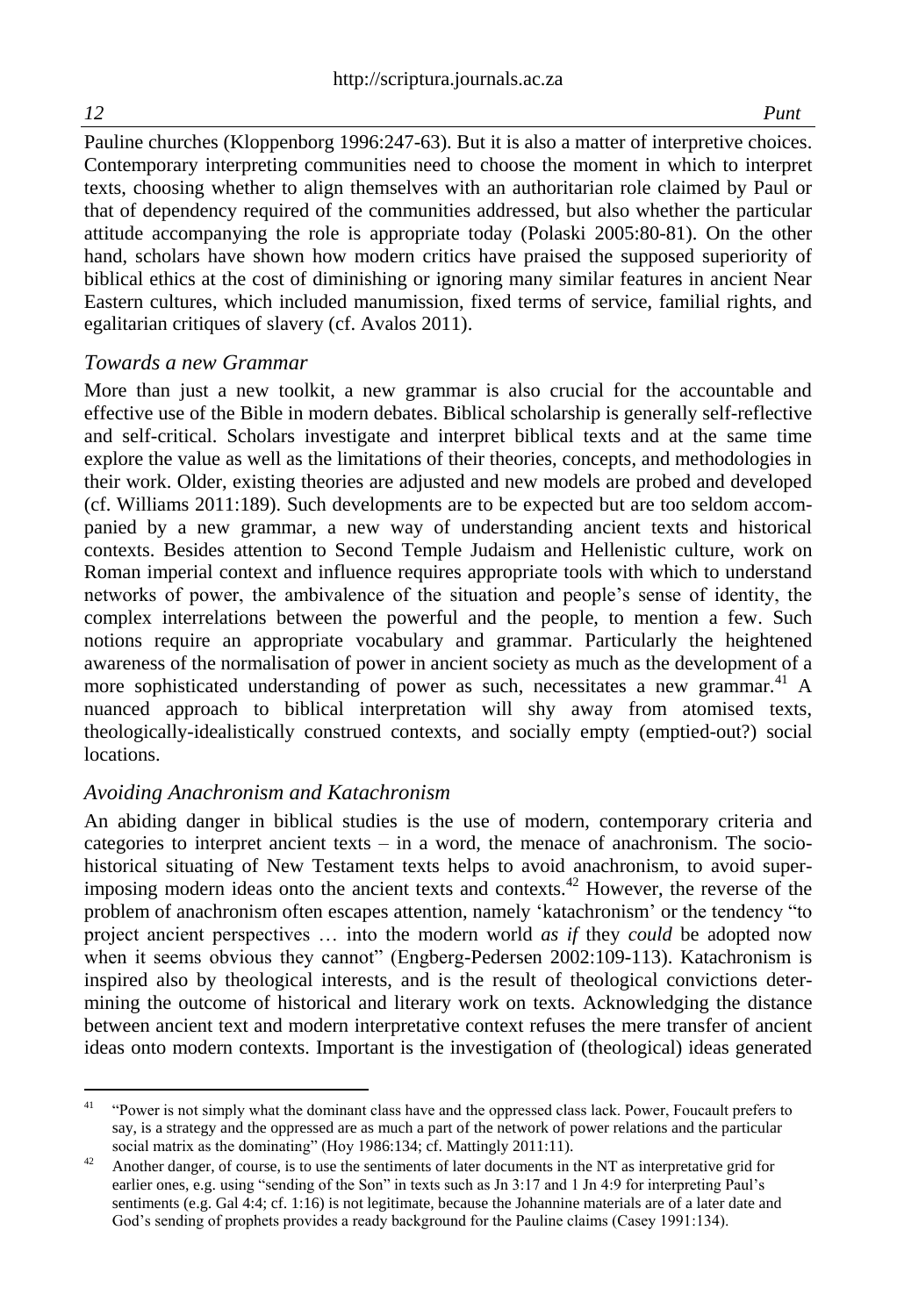by biblical texts, considered worthwhile, significant and even important, and worthy of scholarly effort and even defence – even though their semantic value in the past was different when compared to the present.<sup>43</sup> Awareness of the danger in this regard is not only applicable to our contemporary understanding, since katachronistic interpretations may at times be posited as valid frames for reading texts,  $44$  which as counter-measure requires awareness of its influence even upon (historical) study of texts.

#### **Conclusion: On the Role of Biblical Scholars**

South Africa is one of many locations where the human dignity discourse is prominent at various levels in society; it is hardly a luxury, and the discourse informs much public opinion. The continuous if complex involvement of the Bible in the discourse is equally evident, raising various analytical, hermeneutical and ethical questions. A primary boundary to cross extends beyond the 'ugly chasm' between ancient text and (post)modern context, negotiating the conflicting loyalties of adherence to normative texts and the temporal and spatial conditioning of such texts. In this regard, also biblical scholars deal with conflicting loyalties concerning their involvement in discussions on human dignity which will best avoid certain posturing and practices. Gone however are the days that biblical interpretation is seen as the ground work, the foundation, the spade-work which in relay-baton style is passed on in some ostensible raw form to be processed into theology by systematic theologians. Exaggerated claims for how exegetical analyses of the Bible resolve contemporary quandaries are also best avoided, while the broader conversation and border crossings in which exegetes involve themselves include also other scholars from theology, religion and cognate fields (philosophy, psychology, ancient studies, and the like). In the end, an important aspect of biblical scholars' work – though increasingly often not the only aspect – is, therefore, endeavouring responsibly, accountably and ethically to describe the parameters of involving biblical texts in today's deliberations on human dignity, and to continue to stimulate further critical reflection.<sup>45</sup>

<sup>43</sup> Engberg-Pedersen (2002:113) argues for "breaking the backbone ... of the traditional sense of continuity between the Bible and us" as it may "open up fruitfully for a renewed reading of the Bible, though from a quite different perspective: from a position of squarely belonging in the modern world and a position that is even oriented towards the future in complete openness as to what shall count – now and in the future – as Christianity" Cf. Elliott (2002:75-91).

<sup>&</sup>lt;sup>44</sup> One of the illuminating and enduring examples is the influence exerted on Pauline studies by the traditional approach, built upon a Lutheran understanding of Paul as conflicted individual in search of a merciful God, complete with the understanding of Second Temple Judaism as merit-based religion and oppressive understanding of the Torah. Not only were the concerns of Pauline texts carried over into later times, but the resultant construct of Pauline thought was subsequently used as primary heuristic framework for reading and interpreting Paul.

<sup>&</sup>lt;sup>45</sup> In his discussion of NT texts' legitimation of suffering as corroboration of legitimacy, Kelhoffer (2011) came to similar conclusions.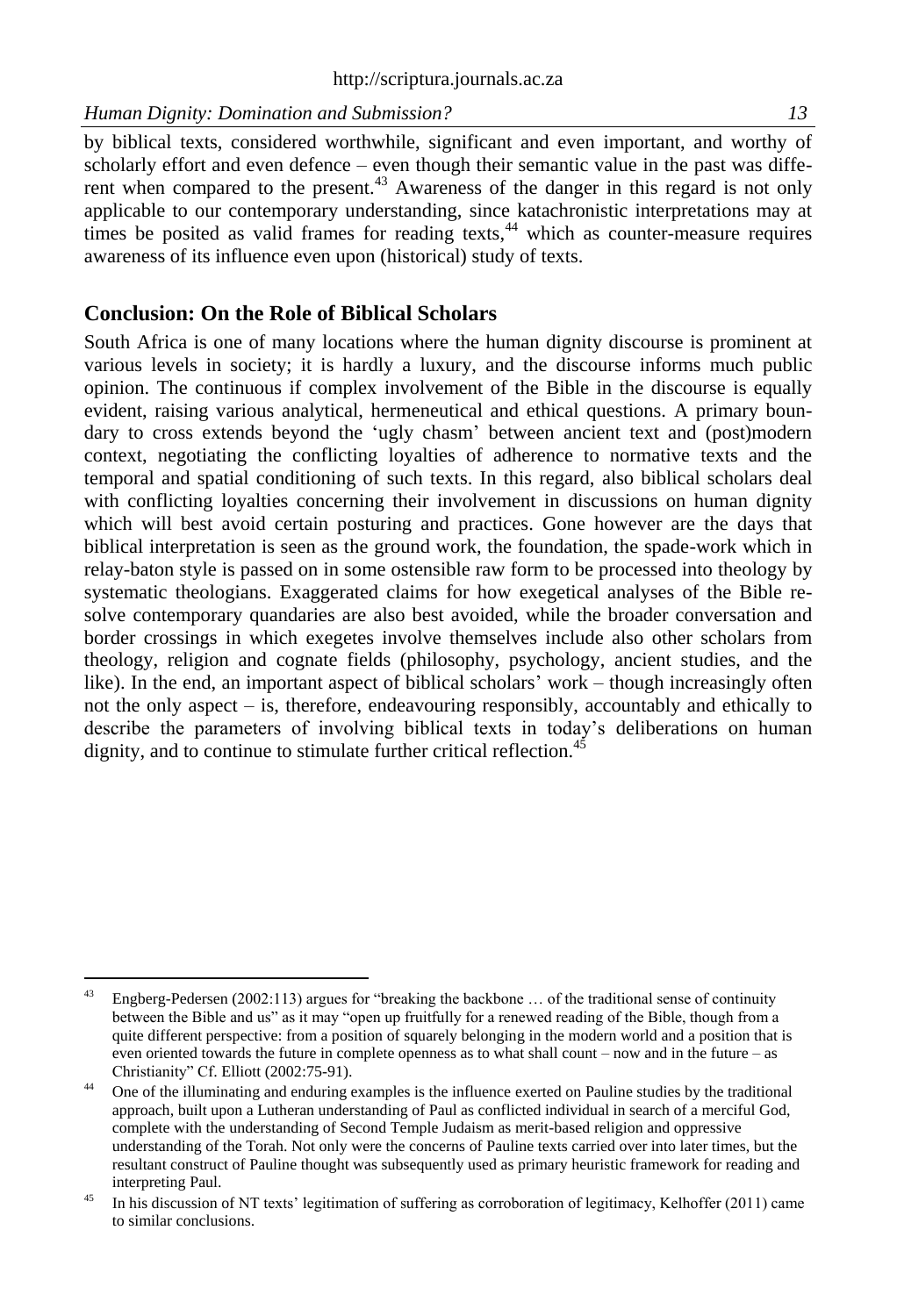# **BIBLIOGRAPHY**

- Aasgaard, R 2004. *My Beloved Brothers and Sisters: Christian Siblingship in Paul*. London: T&T Clark International.
- Adam, AKM, SE Fowl, KJ Vanhoozer, and F Watson 2006. *Reading Scripture with the Church. Toward a Hermeneutic for Theological Interpretation*. Grand Rapids: Baker Academic.
- Ando, C 2000. *Imperial Ideology and Provincial Loyalty in the Roman Empire*. Classics and Contemporary Thought, vol. 6. Berkeley: University of California Press.
- Avalos, H 2011. *Slavery, Abolitionism, and the Ethics of Biblical Scholarship*. Bible in the Modern World, vol. 38. Sheffield: Sheffield Phoenix.
- Batten, AJ 2010. *Friendship and Benefaction in James*. Emory Studies in Early Christianity. Blandford Forum: Deo Publishing.
- Berger, PL 1967. *The Sacred Canopy: Elements of a Sociological Theory of Religion*. New York: Doubleday.
- Bockmuehl, M 2006. *Seeing the Word. Refocusing New Testament Study*. Studies in Theological Interpretation. Grand Rapids: Baker Academic.
- Bossman, DM 1996. Paul's Fictive Kinship Movement. *Biblical Theology Bulletin* 26(4):163-71.
- Bourdieu, P 1990. *The Logic of Practice*. Stanford: University of Stanford Press.
- Carroll, RP 1998. Poststructuralist Approaches. New Historicism and Postmodernism. In *The Cambridge Companion to Biblical Interpretation*, ed. J Barton, 50-66. Cambridge Companions to Religion. Cambridge: Cambridge University Press.
- Carter, W 2008. *John and Empire. Initial Explorations*. New York/London: T&T Clark.
- Casey, PM 1991. *From Jewish Prophet to Gentile God. The Origins and the Development of New Testament Christology (The Edward Cadbury Lectures at the University of Birmingham, 1985-86)*. Cambridge, Louisville: James Clarke, Westminster/John Knox.
- Chow, JK 1992. Patronage and Power: A Study of Social Networks in Corinth. *Journal for the Study of the New Testament Supplement Series*, vol. 75. Sheffield: JSOT.
- ----- 1997. Patronage in Roman Corinth. In *Paul and Empire. Religion and Power in Roman Imperial Society*, ed. RA Horsley, 104-25. Harrisville: Trinity Press International.
- Cohen, SJD 1993. Introduction. In *The Jewish family in antiquity*, ed. SJD Cohen, 1-5. Brown Judaic Studies, vol. 289. Atlanta: Scholars.
- Eilers, C 2002. *Roman Patrons of Greek Cities*. Oxford: Oxford University Press.
- Elliott, N 1994. *Liberating Paul. The Justice of God and the Politics of the Apostle*. The Bible & Liberation, vol. 6. Maryknoll: Orbis.
- Elliott, JH 2002. Jesus Was Not an Egalitarian. A Critique of an Anachronistic and Idealist Theory. *Biblical Theology Bulletin* 32:75-91.
- Engberg-Pedersen, T 2002. Response to Martyn. *Journal for the Study of the New Testament* 86:103-14.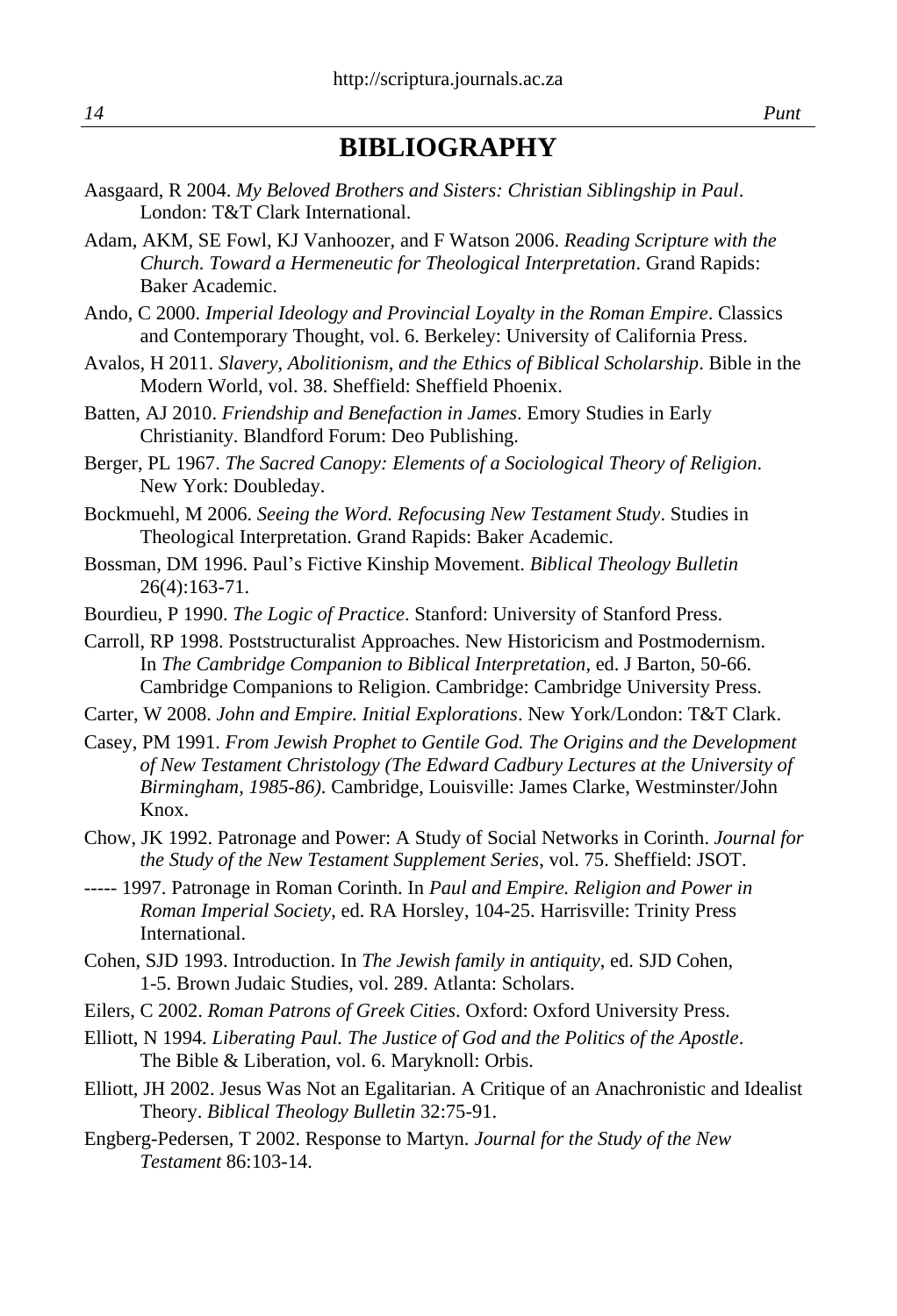Gager, JG and EL Gibson 2005. Violent Acts and Violent Language in the Apostle Paul. In *Violence in the New Testament*, eds. S Matthews and EL Gibson, 13-21. New York, London: T&T Clark International.

Glancy, JA 2006. *Slavery in Early Christianity*. 2002. Reprint. Minneapolis: Fortress.

- Gooder, P 2008. *Searching for Meaning. An Introduction to Interpreting the New Testament*. London: SPCK.
- Holmberg, B 1978. *Paul and Power: The Structure of Authority in the Primitive Church as Reflected in the Pauline Epistles*. Coniectanea Biblica, New Testament Series, vol. 11. Gleerup: Lund.
- Hoy, DC 1986. Power, Repression, Progress: Foucault, Lukes and the Frankfurt School. In *Foucault: A Critical Reader*, ed. DC Hoy, 123-47. Oxford: Blackwell.
- Hurtado, LW 2003. *Lord Jesus Christ. Devotion to Jesus in Earliest Christianity*. Grand Rapids: Eerdmans.
- Johnson, WS 2007. Empire and Order: The Gospel and Same-Gender Relationships. *Biblical Theology Bulletin* 37:161-73.
- Johnson, LT 1998. *Religious Experience in Earliest Christianity: A Missing Dimension in New Testament Studies*. Minneapolis: Fortress.
- Joubert, SJ 2000. *Paul as Benefactor: Reciprocity, Strategy, and Theological Reflection in Paul's Collection*. WUNT, vol. 2/124. Tübingen: Mohr Siebeck.
- Keener, CS 2000. Family and Household. In *Dictionary of New Testament Background*, eds. CA Evans, and SE Porter. Illinois: IVP.
- Kelhoffer, J 2011. Withstanding Persecution as a Corroboration of Legitimacy in the New Testament: Reflections on the Resulting Ethical and Hermeneutical Quandary. *Dialog* 50(2):120-32.
- Kloppenborg, JS 1996. Egalitarianism in the Myth and Rhetoric of Pauline Churches. In *Reimagining Christian Origins: A Colloquium Honoring Burton Mack*, eds. E Castelli, and H Taussig, 247-63. Valley Forge: Trinity Press International.
- Knust, JW 2006. *Abandoned to Lust. Sexual Slander and Ancient Christianity*. Gender, Theory, and Religion. New York: Columbia University Press.
- Kraemer, RS 1993. Jewish Mothers and Daughters in the Greco-Roman World. In *The Jewish family in antiquity*, ed. SJD Cohen, 89-112. Brown Judaic Studies, vol. 289. Atlanta: Scholars.
- ----- 2003. Typical and Atypical Jewish Family Dynamics: The Cases of Babatha and Berenice. In *Early Christian families in context. An interdisciplinary dialogue*, eds. DL Balch and C Osiek, 130-56. Religion, Marriage, and Family. Grand Rapids: Eerdmans.
- Lassen, EM 1997. The Roman Family: Ideal and Metaphor. In *Constructing Early Christian Families. Family As Social Reality and Metaphor*, ed. H Moxnes, 103-20. London, New York: Routledge.
- Martin, DB 1990. *Slavery as Salvation. The Metaphor of Slavery in Pauline Christianity*. New Haven: Yale University Press.
- ----- 1993. Slavery and the Ancient Jewish Family. In *The Jewish family in antiquity*. Edited by SJD Cohen, 113-29. Brown Judaic Studies, vol. 289. Atlanta: Scholars.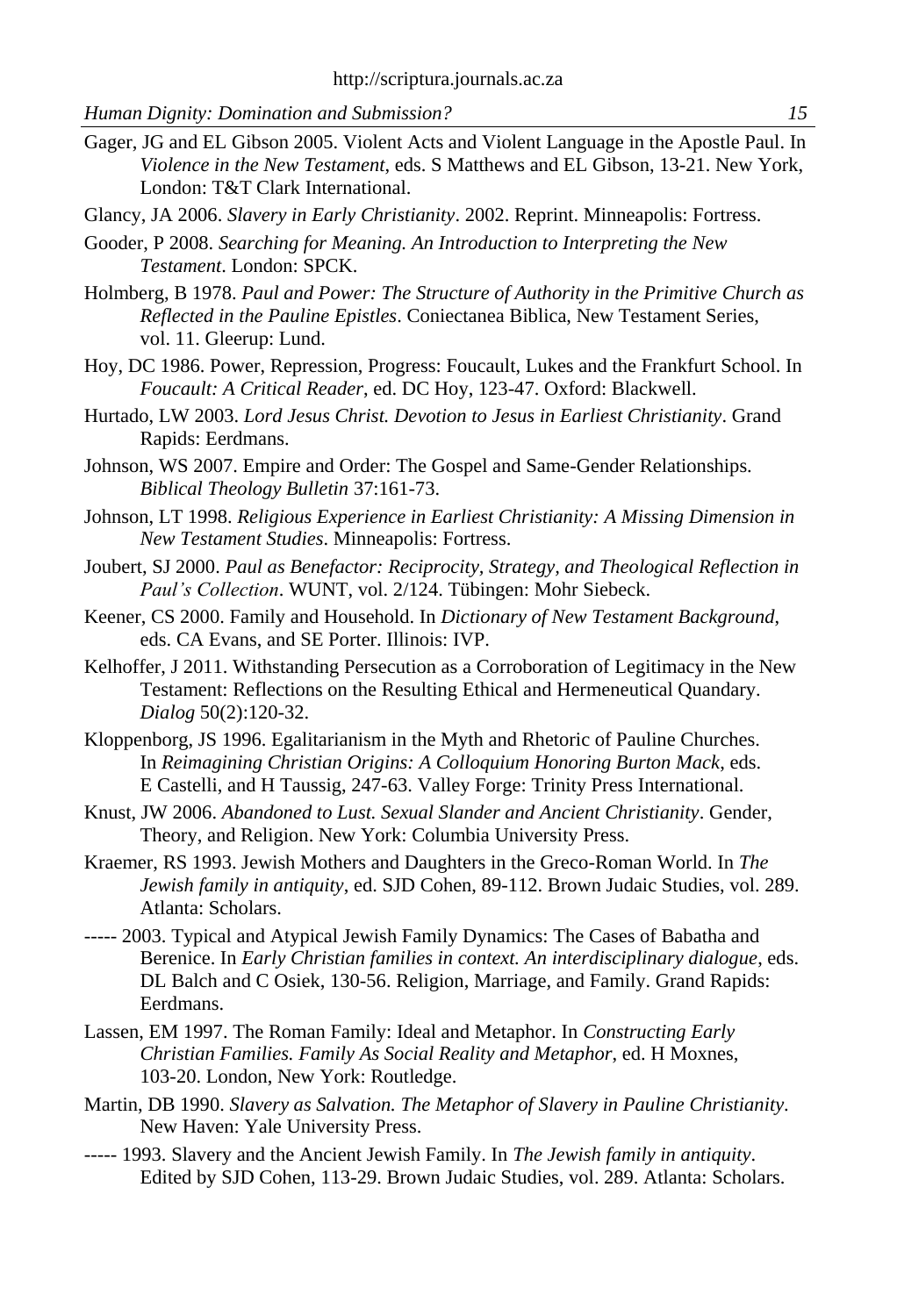- Mattingly, DJ 2011. *Imperialism, Power, and Identity: Experiencing the Roman Empire (Miriam S Balmuth Lectures in Ancient History and Archaeology)*. Princeton & Oxford: Princeton University Press.
- McIntyre, G 2010. Constructing a Family: Representations of the Women of the Roman Imperial Family. *Acta Patristica et Byzantina* 21(2):109-20.
- Meeks, WA 1983. *The First Urban Christians. The Social World of the Apostle Paul*. New Haven and London: Yale University Press.
- Mitchell, MM 2003. Why Family Matters for Early Christian Literature. In *Early Christian families in context. An interdisciplinary dialogue*, eds. DL Balch and C Osiek, 345-58. Religion, Marriage, and Family. Grand Rapids: Eerdmans.
- Neyrey, JH 2005. God, Benefactor and Patron: The Major Cultural Model for Interpreting the Deity in Greco-Roman Antiquity. *Journal for the Study of the New Testament* 27(4):465-92.
- Osiek, C 2009. The Politics of Patronage and the Politics of Kinship: The Meeting of the Ways. *Biblical Theology Bulletin* 39(3):143-52.
- Patterson, O 1982. *Slavery and Social Death: A Comparative Study*. Cambridge, MA: Harvard University Press.
- Perkins, J 2009. *Roman Imperial Identities in the Early Christian Era*. Routledge Monographs in Classical Studies. London: Routledge.
- Peskowitz, M 1993. "Family/ies" in Antiquity. Evidence from Tannaitic Literature and Roman Galilean Architecture. In *The Jewish family in antiquity*, ed. SJD. Cohen, 9-36. Brown Judaic Studies, vol. 289. Atlanta: Scholars.
- Pilch, JJ 1999. *The Cultural Dictionary of the Bible*. Collegeville: Liturgical Press.
- Polaski, SH 1999. *Paul and the discourse of power*. Gender, Culture, Theory, vol. 8; Biblical Seminar, vol. 62. Sheffield: Sheffield Academic Press.
- ----- 2005. *A Feminist Introduction to Paul*. St Louis: Chalice.
- Punt, J 2009. Cross-purposes? Violence of the Cross, Galatians, and Human Dignity. *Scriptura* 102:446-462.
- ----- 2010a. "All in the family?" The social location of New Testament households and Christian claims on "traditional family values". *Acta Patristica et Byzantina* 21(2):152-175.
- ----- 2010b. Mapping human dignity in the New Testament: Concerns, considerations and concepts. *Scriptura* 105:621-635.
- ----- 2010c. Unethical language? Stereotyping and vilification, and Pauline ethics. In *Moral Language in the New Testament*, eds. R Zimmermann and J van der Watt, in cooperation with S Luther, 212-231. WUNT, 2 Reihe, vol 296. Tübingen: Mohr Siebeck.
- ----- 2012. *He is heavy, and he's my brother*. Unravelling fraternity in Paul (Galatians). *Neotestamentica* 46(1):153-171.
- ----- 2013. Paul and Power: Grids for framing claims. (*forthcoming*)
- Revell, L 2009. *Roman Imperialism and Local Identities*. Cambridge: Cambridge University Press.
- Richlin, A 1983. *The Garden of Priapus. Sexuality and Aggression in Roman Humor*. New Haven: Yale University Press.